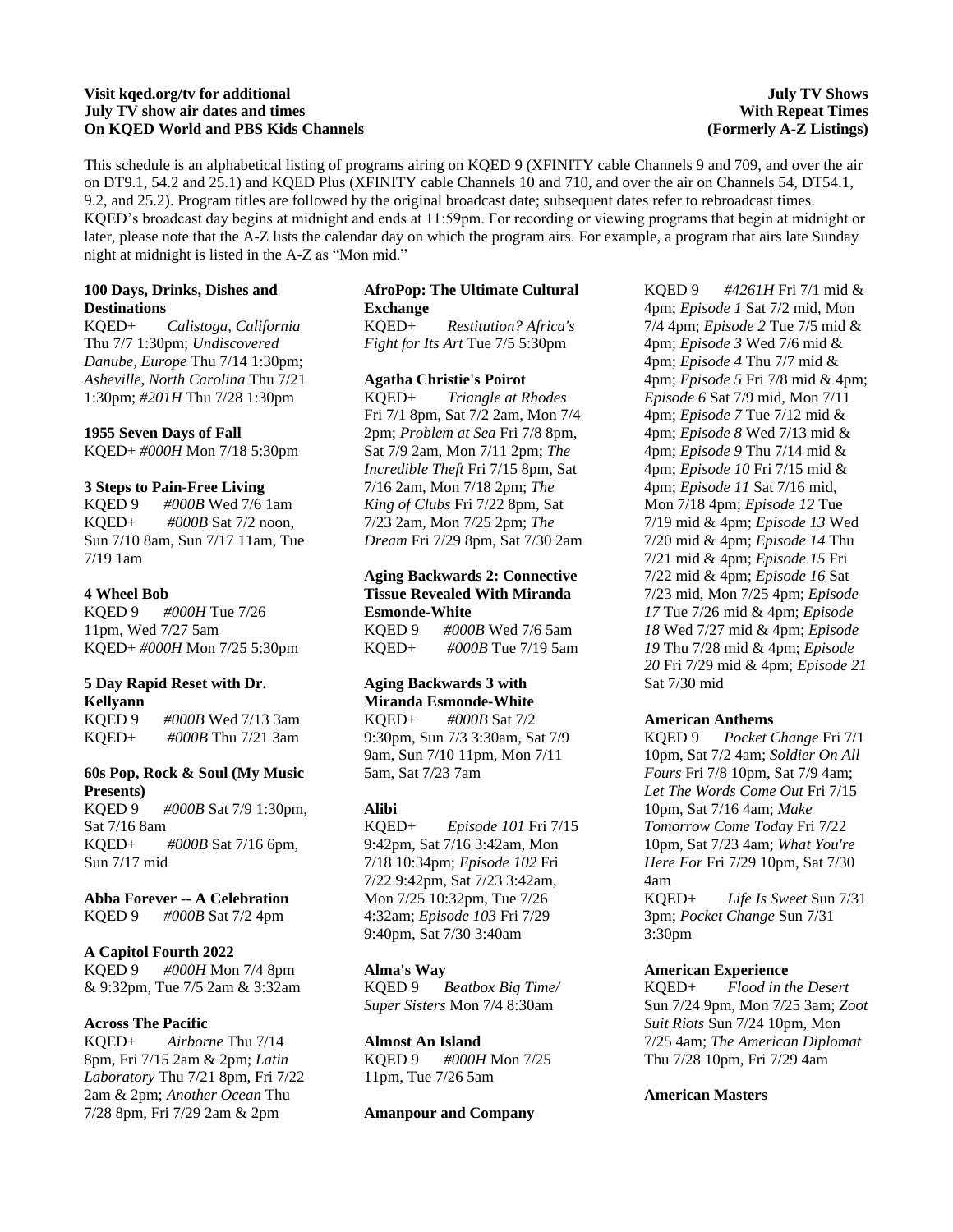KQED+ *Waterman - Duke: Ambassador of Aloha* Sun 7/31 6pm

## **American Woodshop**

KQED+ *Tall Turned Table/Woodturning* Wed 7/6 9:30am; *The Burl Bowl/Turning Art with Barry Todd* Wed 7/13 9:30am; *Freestanding Display Cases* Wed 7/20 9:30am; *Kitchen Live-Edge Blended Wood Cutting Boards* Wed 7/27 9:30am; *Hearth Chair* Sat 7/30 12:30pm

## **America Outdoors with Baratunde Thurston**

KQED 9 *Death Valley: Life Blooms* Tue 7/5 9pm; *Idaho: Tied to the Land* Tue 7/12 9pm; *La: Its A Vibe* Tue 7/19 9pm, Wed 7/20 3am; *Appalachia: A Different Way* Tue 7/26 9pm, Wed 7/27 3am

## **America's Forests with Chuck Leavell**

KQED+ *Wisconsin South* Wed 7/6 4:30pm; *California* Wed 7/13 4:30pm

## **America's Test Kitchen**

KQED 9 *Schnitzel and Roest* Sun 7/3 noon; *Pork Chops and Blondies* Mon 7/4 7pm, Tue 7/5 1am; *Flavor-Packed Chicken Dinner* Mon 7/11 7pm, Tue 7/12 1am; *Starring: Tomatoes* Mon 7/18 7pm; *Indian Feast* Sun 7/24 noon; *Summer Decadence* Mon 7/25 7pm, Tue 7/26 1am; *Holiday Dessert and Salad* Sat 7/30 11am; *Bistro Classics at Home* Sun 7/31 noon

KQED+ *Perfectly Fried Seafood* Fri 7/1 11am; *Irish Staples* Sun 7/3 7am; *Chinese Noodles and Meatballs* Mon 7/4 11am; *Breakfast Baking* Tue 7/5 11am; *Pork Chops and Blondies* Wed 7/6 11am; *Flavor-Packed Chicken Dinner* Thu 7/7 11am; *Starring: Tomatoes* Fri 7/8 11am; *Summer Decadence* Mon 7/11 11am; *Pupusas and Yuca* Tue 7/12 11am; *Unexpected Salads* Wed 7/13 11am; *Pork Chops and Oven Fries* Thu 7/14 11am; *Chocolate Delights* Fri 7/15 11am; *Roast Chicken and Sprouts* Mon 7/18 11am; *The* 

*Perfect Cake* Tue 7/19 11am; *Chinese Favorites* Wed 7/20 11am; *The Perfect Cookie* Thu 7/21 11am; *Elegant Dinner Party* Fri 7/22 11am; *Shareable Spanish Fare* Sun 7/24 7am; *Sous Vide for Everybody* Mon 7/25 11am; *Chicken and Biscuits* Tue 7/26 11am; *Cooking at Home with Bridget and Julia* Wed 7/27 11am; *Mexican Fare* Thu 7/28 11am; *Weeknight Italian* Fri 7/29 11am; *Bulgogi and Bokkeumbap* Sat 7/30 5:30pm; *Holiday Dessert and Salad* Sun 7/31 7am

#### **And Then They Came for Us** KQED 9 *#000H* Mon 7/18 11pm

#### **An Evening with the Sicilian Tenors**

KQED 9 *#000B* Thu 7/21 5am KQED+ *#000B* Wed 7/6 5am

## **Antiques Roadshow**

KQED 9 *Meadow Brook Hall, Hour One* Sun 7/3 4pm; *American Stories* Mon 7/11 8pm, Tue 7/12 2am; *Meadow Brook Hall, Hour Two* Mon 7/11 9pm, Tue 7/12 3am; *Meadow Brook Hall, Hour Three* Mon 7/18 8pm, Sun 7/24 4pm; *Ca' d'Zan - Hour One* Mon 7/18 9pm; *Ca' d'Zan - Hour Two* Mon 7/25 8pm, Tue 7/26 2am, Sun 7/31 4pm; *Ca' d'Zan - Hour Three* Mon 7/25 9pm, Tue 7/26 3am KQED+ *Meadow Brook Hall, Hour One* Fri 7/1 7pm, Sat 7/2 1am, Sun 7/3 11am; *Green Bay, Hour One* Fri 7/8 7pm, Sat 7/9 1am; *Meadow Brook Hall, Hour Two* Fri 7/15 7pm, Sat 7/16 1am; *Meadow Brook Hall, Hour Three* Fri 7/22 7pm, Sat 7/23 1am, Sun 7/24 11am; *Ca' d'Zan - Hour Two* Fri 7/29 7pm, Sat 7/30 1am, Sun 7/31 11am

## **Antiques Roadshow Recut**

KQED 9 *Bonanzaville, Part 2* Fri 7/1 10:30pm, Sat 7/2 4:30am; *Winterthur Museum, Part 1* Fri 7/8 10:30pm, Sat 7/9 4:30am; *Winterthur Museum, Part 2* Fri 7/15 10:30pm, Sat 7/16 4:30am; *Crocker Art Museum, Part 1* Fri 7/22 10:30pm, Sat 7/23 4:30am;

*Crocker Art Museum, Part 2* Fri 7/29 10:30pm, Sat 7/30 4:30am

#### **A Place to Call Home**

KQED+ *The Anatomy of His Passing* Tue 7/5 10pm; *Cloud Break* Tue 7/5 11pm; *All That Lies Ahead* Tue 7/12 10pm; *Death Comes As An End* Tue 7/12 11pm; *Lie Deep* Tue 7/19 10pm, Wed 7/20 4am; *In Memoriam* Tue 7/19 11pm, Wed 7/20 5am; *For Better Or Worse* Tue 7/26 10pm, Wed 7/27 4am; *Salt of the Earth* Tue 7/26 11pm, Wed 7/27 5am

## **Around The World In 80 Days On Masterpiece**

KQED+ *Episode 1* Tue 7/5 8pm, Wed 7/6 2pm; *Episode 2* Tue 7/12 8pm, Wed 7/13 2pm; *Episode 3* Tue 7/19 8pm, Wed 7/20 2am & 2pm; *Episode 4* Tue 7/26 8pm, Wed 7/27 2am & 2pm

## **Arthur**

KQED 9 *Arthur's Chicken Pox/Sick As A Dog* Fri 7/1 6:30am

#### **Articulate with Jim Cotter**

KQED+ *From Prodigies to Paragons* Sat 7/30 9am

## **A Season to Remember: The Baseball Boys of Mon City** KQED 9 *#000H* Thu 7/7

10:30pm, Fri 7/8 4:30am

## **Ask This Old House**

KQED 9 *Deck Chairs, Damp Basement* Sat 7/30 4:30pm KQED+ *Pond Maintenance, Demilune Table* Sat 7/30 11:30am

## **Austin City Limits**

KQED 9 *Leon Bridges/Khruangbin* Sun 7/31 mid

## **Baba Babee Skazala [Grandmother Told Grandmother]** KQED+ *#000H* Thu 7/28

11pm, Fri 7/29 5am

## **Baking with Julia**

KQED 9 *Craig Kominiak* Sun 7/3 10:30am; *Alice Medrich* Sun 7/24 10:30am; *Michel Richard* Sun 7/31 10:30am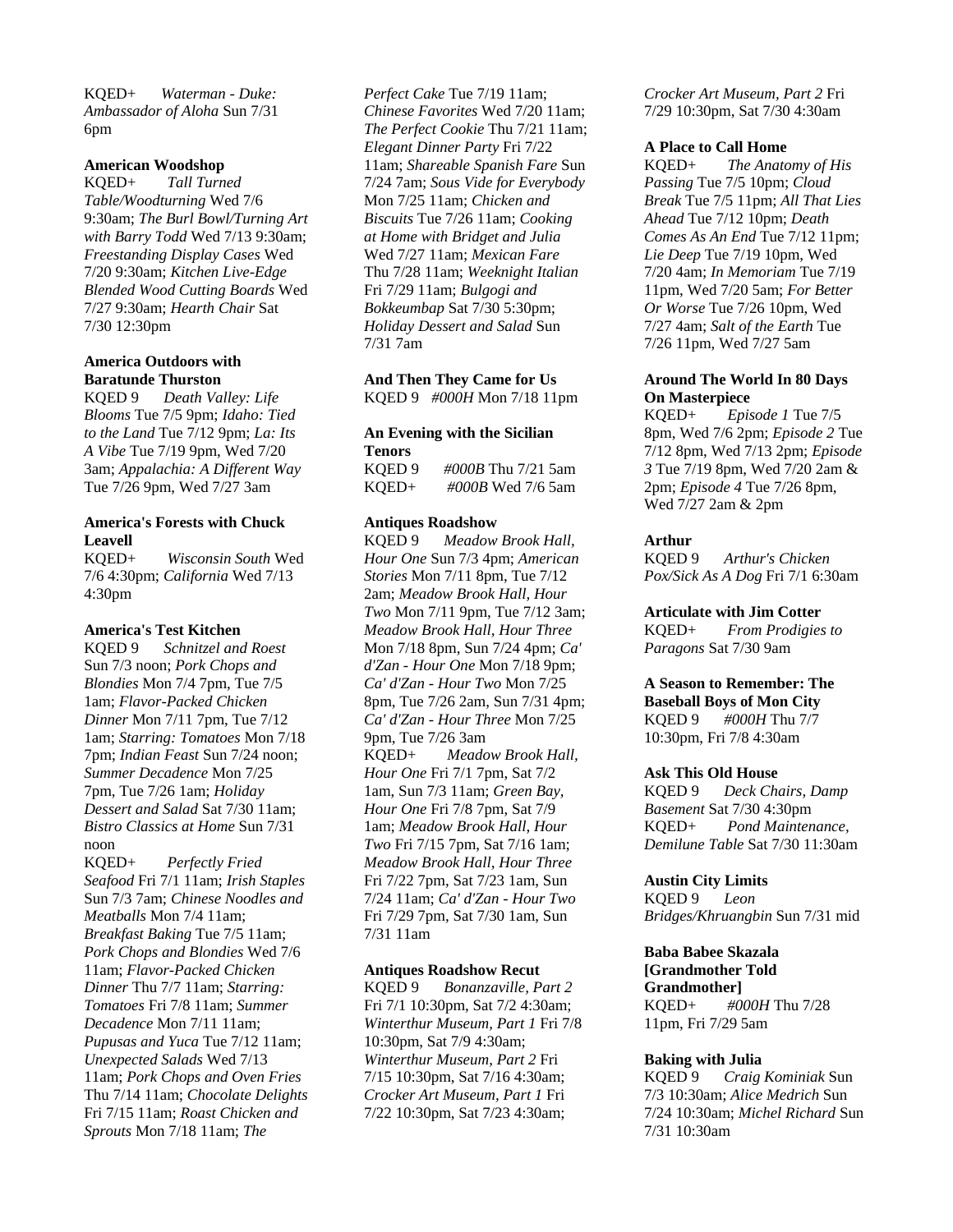KQED+ *Norman Love* Thu 7/7 noon; *Lauren Groveman* Thu 7/14 noon; *Mary Bergin* Thu 7/21 noon; *Steve Sullivan, Acme Bakery In Berkeley, Ca* Thu 7/28 noon

#### **Baptiste On Masterpiece**

KQED+ *Episode 3* Mon 7/4 9:33pm, Tue 7/5 3:33am; *Episode 4* Mon 7/11 9:33pm, Tue 7/12 3:33am; *Episode 5* Mon 7/18 9:33pm; *Episode 6* Mon 7/25 9:33pm, Tue 7/26 3:33am

## **Bare Feet with Mickela Mallozzi**

KQED+ *Carnival in the Guadeloupe Islands Part 2* Thu 7/7 4:30pm

## **BBC World News America**

KQED 9 *#2625H* Fri 7/1 2:30pm & 5:30pm; *#2626H* Mon 7/4 2:30pm & 5:30pm; *#2627H* Tue 7/5 2:30pm & 5:30pm; *#2628H* Wed 7/6 2:30pm & 5:30pm; *#2629H* Thu 7/7 2:30pm & 5:30pm; *#2630H* Fri 7/8 2:30pm & 5:30pm; *#2631H* Mon 7/11 2:30pm & 5:30pm; *#2632H* Tue 7/12 2:30pm & 5:30pm; *#2633H* Wed 7/13 2:30pm & 5:30pm; *#2634H* Thu 7/14 2:30pm & 5:30pm; *#2635H* Fri 7/15 2:30pm & 5:30pm; *#2636H* Mon 7/18 2:30pm & 5:30pm; *#2637H* Tue 7/19 2:30pm & 5:30pm; *#2638H* Wed 7/20 2:30pm & 5:30pm; *#2639H* Thu 7/21 2:30pm & 5:30pm; *#2640H* Fri 7/22 2:30pm & 5:30pm; *#2641H* Mon 7/25 2:30pm & 5:30pm; *#2642H* Tue 7/26 2:30pm & 5:30pm; *#2643H* Wed 7/27 2:30pm & 5:30pm; *#2644H* Thu 7/28 2:30pm & 5:30pm; *#2645H* Fri 7/29 2:30pm & 5:30pm

#### **BBC World News Outside Source**

KQED 9 *#2621H* Mon 7/4 5pm; *#2622H* Tue 7/5 5pm; *#2623H* Wed 7/6 5pm; *#2624H* Thu 7/7 5pm; *#2625H* Mon 7/11 5pm; *#2626H* Tue 7/12 5pm; *#2627H* Wed 7/13 5pm; *#2628H* Thu 7/14 5pm; *#2629H* Mon 7/18 5pm; *#2630H* Tue 7/19 5pm; *#2631H* Wed 7/20 5pm; *#2632H* Thu 7/21 5pm; *#2633H* Mon 7/25 5pm; *#2634H* Tue 7/26 5pm; *#2635H*

Wed 7/27 5pm; *#2636H* Thu 7/28 5pm

## **BBC World News Today**

KQED 9 *#405H* Fri 7/1 5pm; *#406H* Fri 7/8 5pm; *#407H* Fri 7/15 5pm; *#408H* Fri 7/22 5pm; *#409H* Fri 7/29 5pm

## **Bee Gees One Night Only**

KQED+ *#000B* Sun 7/10 7:30pm, Mon 7/11 1:30am, Sat 7/16 1:30pm

#### **Before We Die**

KQED+ *#101H* Sat 7/30 9pm, Sun 7/31 3am; *#102H* Sat 7/30 10pm, Sun 7/31 4am; *#103H* Sat 7/30 11pm, Sun 7/31 5am

#### **Benjamin Franklin**

KQED+ *An American (1775- 1790)* Sun 7/3 9pm, Mon 7/4 3am

## **Best of Sewing with Nancy**

KQED+ *Sew Gifts-Make Memories, Part 1* Mon 7/4 8am; *Sew Gifts-Make Memories, Part 2* Mon 7/11 8am; *A Modern Quilting Bee* Mon 7/18 8am; *Quilt With an Embroidery Machine in 8 Easy Lessons, Part 1* Mon 7/25 8am

## **Best of "The Joy of Painting"**

KQED 9 *Home Before Nightfall* Sun 7/3 8am; *Babbling Brook* Sun 7/24 8am; *Mountain Glory* Sat 7/30 8am; *Woodgrain View* Sun 7/31 8am

#### **Beyond A Year In Space** KQED+ *#000H* Fri 7/8 5am

**Big Sonia**

KQED+ *#000H* Mon 7/11 5:30pm

#### **Blue Sky Metropolis**

KQED 9 *A Space Odyssey* Wed 7/6 11pm, Thu 7/7 5am; *Back to the Future* Wed 7/13 11pm

## **Bringing It Home with Laura McIntosh**

KQED+ *Fresh Fig Recipes* Mon 7/4 1pm; *Fresh from Boston* Mon 7/11 1pm; *Baking* Mon 7/18 1pm; *Southern Inspired Recipes* Mon 7/25 1pm; *Garlic* Sat 7/30 2:30pm

#### **Broadchurch**

KQED 9 *Episode 3* Fri 7/1 3:30am; *Episode 4* Thu 7/7 9:30pm, Fri 7/8 3:30am; *Episode 5* Thu 7/14 9:30pm, Fri 7/15 3:30am; *Episode 6* Thu 7/21 9:30pm, Fri 7/22 3:30am; *Episode 7* Thu 7/28 9:30pm, Fri 7/29 3:30am

## **Build A Better Memory Through Science**

KQED 9 *#000L* Sat 7/9 6pm, Sun 7/10 mid, Wed 7/13 1am, Sat 7/16 1pm KQED+ *#000L* Sat 7/2 7:30pm, Sun 7/3 1:30am, Sat 7/16 9am, Thu 7/21 1am

**Burt Bacharach's Best (My Music Presents)** KQED+ *#000B* Sat 7/23 8pm, Sun 7/24 2am

#### **Call The Midwife**

KQED+ *Episode 6* Tue 7/5 7pm; *Episode 7* Tue 7/12 7pm; *Episode 8* Tue 7/19 7pm, Wed 7/20 1am

## **Carpenters: Close to You (My Music Presents)** KQED+ *#000B* Sat 7/23 9:30pm, Sun 7/24 3:30am

#### **Cat in the Hat Knows A Lot About That!**

KQED+ *Babies/Fast* Fri 7/1 6:30am

#### **Chamber Music Society Returns**

KQED+ *Setting The Stage* Sun 7/3 2:30pm; *Bringing Down The House* Sun 7/3 3:30pm

## **Chasing Silver: The Story of Gorham**

KQED+ *#101H* Sun 7/24 11pm, Mon 7/25 5am; *#102H* Sun 7/31 11pm

## **Chasing The Moon: American Experience**

KQED+ *#3104* Fri 7/1 4am; *#3105* Thu 7/7 10pm

## **Check, Please! Bay Area**

KQED 9 *#1507H Mahila By Azalina's, Le Paradis, A Mano* Fri 7/1 1:30am, Sat 7/2 noon, Sun 7/3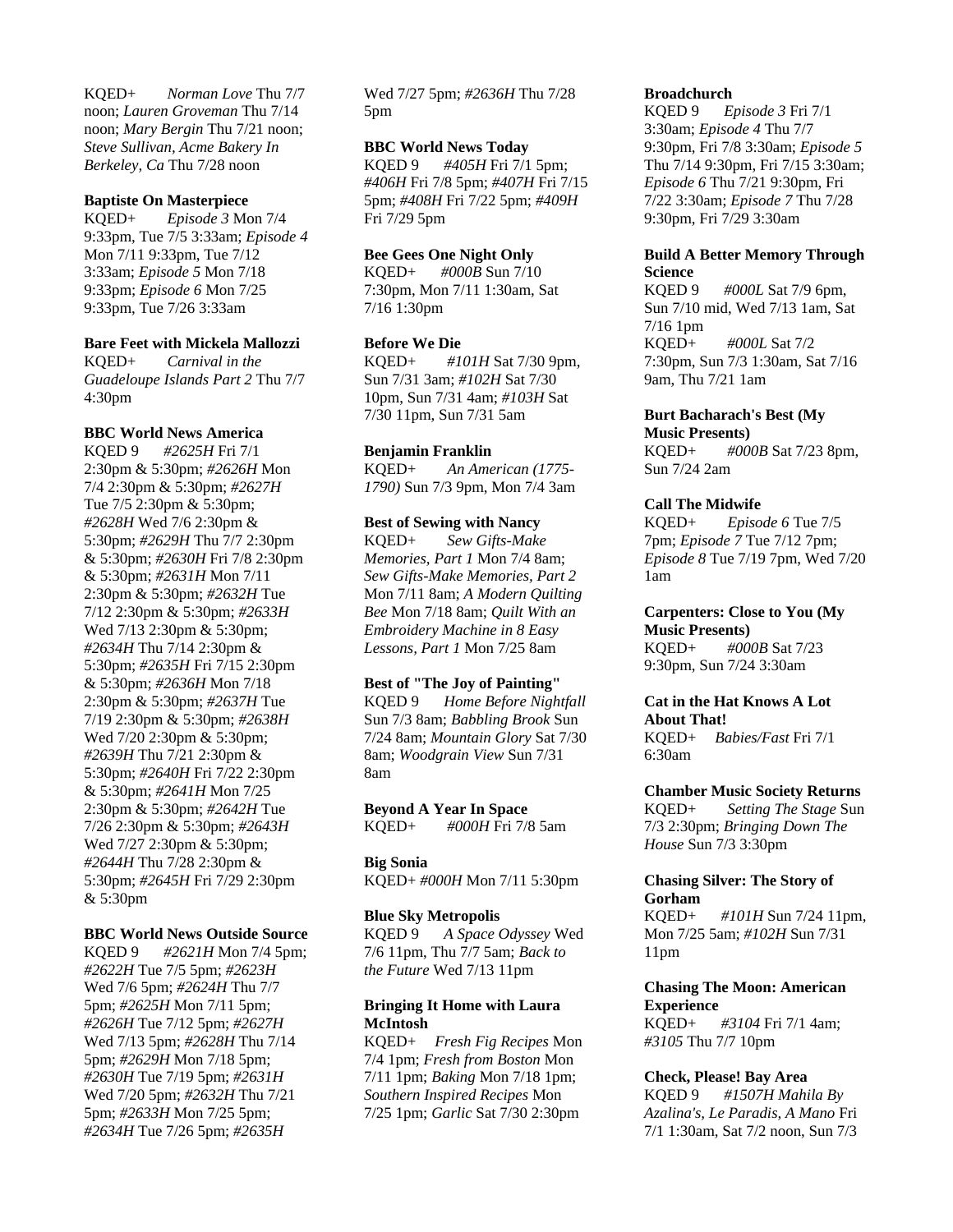1pm; *#1508H Tu Lan, Bistro Sf Grill, Attraversiamo Brentwood* Mon 7/4 7:30pm, Tue 7/5 1:30am; *#1511H R+D Kitchen, Just For You Cafe, Rice Barn Thai Eatery and Wine Bar* Thu 7/7 7:30pm, Fri 7/8 1:30am, Sat 7/9 noon; *#1512H Anaviv's Table, Larb Thai Food & Tapas, Mister Jiu's* Mon 7/11 7:30pm, Tue 7/12 1:30am; *#1513H La Marcha Tapas, The Brazen Head, Atelier Crenn* Thu 7/14 7:30pm, Fri 7/15 1:30am, Sat 7/16 noon; *#1514H Curry Up Now, Nick's On Grand, Falafel Stop* Mon 7/18 7:30pm; *#1515H Sweet T's Restaurant + Bar, La Note Restaurant, Magnolia Street Wine Lounge and Kitchen* Thu 7/21 7:30pm, Fri 7/22 1:30am, Sat 7/23 noon, Sun 7/24 1pm; *#1516H Locanda Ravello, Cafe Umami, Main Street Kitchen* Mon 7/25 7:30pm, Tue 7/26 1:30am; *#1517H Tadu Ethiopian Kitchen, Angela's Kitchen, Braise* Thu 7/28 7:30pm, Fri 7/29 1:30am, Sat 7/30 9am & noon & 7pm, Sun 7/31 1am & 1pm KQED+ *#1504H Big Country Kitchen, Denica's Real Food Kitchen, Mama's Royal Cafe* Fri 7/1 10:30am; *#1505H Kura Revolving Sushi, Agrodolce Osteria, Burmatown* Mon 7/4 10:30am; *#1506H Urban Putt, Lai Hong Lounge, Vesta* Tue 7/5 10:30am; *#1507H Mahila By Azalina's, Le Paradis, A Mano* Wed 7/6 10:30am; *#1508H Tu Lan, Bistro Sf Grill, Attraversiamo Brentwood* Thu 7/7 10:30am; *#1511H R+D Kitchen, Just For You Cafe, Rice Barn Thai Eatery and Wine Bar* Fri 7/8 10:30am; *#1512H Anaviv's Table, Larb Thai Food & Tapas, Mister Jiu's* Mon 7/11 10:30am; *#1513H La Marcha Tapas, The Brazen Head, Atelier Crenn* Tue 7/12 10:30am; *#1514H Curry Up Now, Nick's On Grand, Falafel Stop* Wed 7/13 10:30am; *#1515H Sweet T's Restaurant + Bar, La Note Restaurant, Magnolia Street Wine Lounge and Kitchen* Thu 7/14 10:30am; *#1516H Locanda Ravello, Cafe Umami, Main Street Kitchen* Fri 7/15 10:30am; *#1517H Tadu Ethiopian Kitchen, Angela's Kitchen, Braise*

Mon 7/18 10:30am; *#1518H Mersea, Bevri* Tue 7/19 10:30am; *#1519H Il Casaro Pizzeria & Mozzarella Bar, Soba Ichi* Wed 7/20 10:30am; *#1520H Stay Gold Deli, Sunset Reservoir Brewing Company, Wayfare Tavern* Thu 7/21 10:30am; *#1601H Tempting Takeout* Fri 7/22 10:30am; *#1602H Fruits of the Sea* Mon 7/25 10:30am; *#1603H Handcrafted* Tue 7/26 10:30am; *#1604H Old School* Wed 7/27 10:30am, Sat 7/30 3pm

## **Check, Please! You Gotta Try This!**

KQED+ *#101H Dela Curo, Garibaldis Restaurant, Yogurt Park* Thu 7/28 10:30am; *#102H Paper Plane, Ravioli House, Pacifica Brewery* Fri 7/29 10:30am

## **Chef's Life**

KQED+ *Eggs Two Dozen Ways* Mon 7/4 10am; *Stop, Squash and Roll* Mon 7/11 10am; *Pretty In Peach* Mon 7/18 10am; *Gettin' Figgy with It* Mon 7/25 10am

## **Christopher Kimball's Milk Street Television**

KQED 9 *Everyday Venice* Sun 7/3 11:30am; *The Turkish Kitchen* Sun 7/24 11:30am; *Milk Street Chocolate Cake* Sun 7/31 11:30am KQED+ *Souvlaki and Flatbread* Sun 7/3 7:30am; *The Japanese Quick Cook* Tue 7/5 10am; *Middle East Favorites* Tue 7/12 10am; *New Breads* Tue 7/19 10am; *Flavors of Ethiopia* Sun 7/24 7:30am; *A Trip to Senegal* Tue 7/26 10am; *The New American Bakery* Sat 7/30 3:30pm; *Homecooking, Chinese Style* Sun 7/31 7:30am

**Classical Rewind (My Music)** KQED 9 *#000B* Sat 7/2 10am

## **Classical Stretch: By Essentrics**

KQED+ *#1309H* Fri 7/1 7:30am; *#1307H* Sun 7/3 6:30am; *#1310H* Tue 7/5 7:30am; *#1311H* Wed 7/6 7:30am; *#1312H* Thu 7/7 7:30am; *#1313H* Fri 7/8 7:30am; *#1314H* Tue 7/12 7:30am; *#1315H* Wed 7/13 7:30am; *#1316H* Thu 7/14 7:30am; *#1317H* Fri 7/15 7:30am;

*#1318H* Tue 7/19 7:30am; *#1401H* Wed 7/20 7:30am, Sun 7/24 6:30am; *#1402H* Thu 7/21 7:30am; *#1403H* Fri 7/22 7:30am; *#1404H* Tue 7/26 7:30am, Sat 7/30 6:30am; *#1405H* Wed 7/27 7:30am, Sun 7/31 6:30am; *#1406H* Thu 7/28 7:30am; *#1407H* Fri 7/29 7:30am

## **Classical Tahoe**

KQED+ *#102H* Fri 7/1 1am, Sun 7/24 1pm; *#103H* Thu 7/7 7pm, Fri 7/8 1am, Sun 7/31 noon; *#104H* Thu 7/14 7pm, Fri 7/15 1am, Sun 7/31 1pm; *#105H* Thu 7/21 7pm, Fri 7/22 1am; *#101H* Sun 7/24 noon; *#106H* Thu 7/28 7pm, Fri 7/29 1am

## **Clifford The Big Red Dog**

KQED 9 *The March of the Sea Turtles/A Squirrely Situation* Fri 7/1 12:30pm

## **COBRA**

KQED 9 *Episode 1* Sun 7/10 10pm, Mon 7/11 4am; *Episode 2* Sun 7/17 10pm, Mon 7/18 4am; *Episode 3* Sun 7/24 10pm, Mon 7/25 4am; *Episode 4* Sun 7/31 10pm

**Collagen Diet with Dr. Josh Axe** KQED 9 *#000L* Wed 7/6 3am KQED+ *#000L* Sun 7/10 4pm, Tue 7/19 3am

## **College Behind Bars**

KQED+ *Part One* Sun 7/31 9pm; *Part Two* Sun 7/31 10pm

## **Concert for George**

KQED+ *#000B* Sat 7/16 8pm, Sun 7/17 2am & 4pm

## **Confucius Was A Foodie**

KQED+ *Cantonese* Fri 7/1 1pm; *Sichuan* Fri 7/8 1pm; *Sweet* Fri 7/15 1pm; *#201H* Fri 7/22 1pm; *#202H* Fri 7/29 1pm

## **Conscious Living**

KQED+ *What We're Hopeful For* Sat 7/30 2pm

## **Cook's Country**

KQED 9 *Regional Sandwich Roundup* Sun 7/3 12:30pm; *Thanksgiving, Simplified* Sun 7/24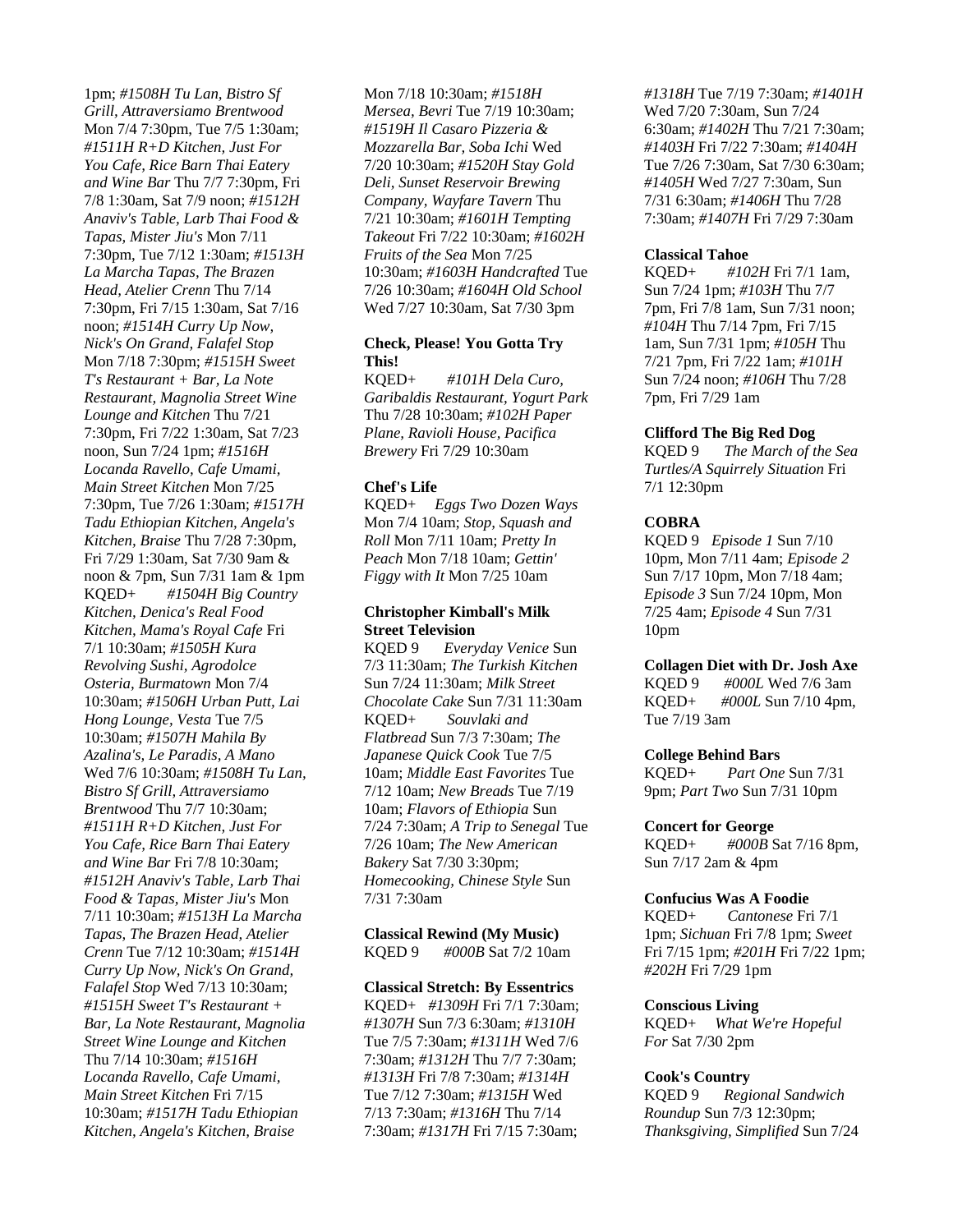12:30pm; *A Trip to the Big Easy* Sat 7/30 11:30am; *Paprikash and Stroganoff* Sun 7/31 12:30pm KQED+ *Spring Feast* Fri 7/1 11:30am; *Fried Bites* Mon 7/4 11:30am; *Roast Chicken and Salad* Tue 7/5 11:30am; *Summer Berry Desserts* Wed 7/6 11:30am; *Carne Guisada and Enchiladas* Thu 7/7 11:30am; *One-Pot Meals* Fri 7/8 11:30am; *Italian-American Comforts* Mon 7/11 11:30am; *Regional Sandwich Roundup* Tue 7/12 11:30am; *Thanksgiving, Simplified* Wed 7/13 11:30am; *Paprikash and Stroganoff* Thu 7/14 11:30am; *Pork, Peaches and Potatoes* Fri 7/15 11:30am; *French Fare* Mon 7/18 11:30am; *Chicken Soup and Cheesy Bread* Tue 7/19 11:30am; *Elegant and Orange* Wed 7/20 11:30am; *Ultimate Comfort Foods* Thu 7/21 11:30am; *Ballpark Classics* Fri 7/22 11:30am; *A Trip to Tarheel Country* Mon 7/25 11:30am; *New Recipes for the Grill* Tue 7/26 11:30am; *Spaghetti House Classics* Wed 7/27 11:30am; *Tex-Mex Favorites* Thu 7/28 11:30am; *Pacific Northwest Supper* Fri 7/29 11:30am; *Beef Kebabs and Cheese Bread* Sat 7/30 5pm

## **Country Pop Legends (My Music)**

KQED 9 *#000B* Sat 7/16 6pm, Sun 7/17 mid, Sat 7/23 3:30pm

## **Craft In America**

KQED+ *Memory* Sat 7/30 8am

## **Craftsman's Legacy**

KQED+ *The Sword Smith* Tue 7/5 9:30am; *The Ski Makers* Tue 7/12 9:30am; *The Jeans Maker* Tue 7/19 9:30am; *The Table Maker* Tue 7/26 9:30am

## **Crossing South**

KQED 9 *Taco Tour* Sat 7/30 3:30pm KQED+ *Coffee and Anthropology* Thu 7/7 5pm; *Bikes, Pizza & Music* Thu 7/14 5pm; *Rancho Ojai, Tecate Beer, Asao* Thu 7/21 5pm; *Camels, Jetpacks, & Laja* Thu 7/28 5pm

## **Curious George**

KQED 9 *The Inside Story/A Monkey, A Plan, A Canal* Sun 7/3 6am; *George and the Guide Dog/Whatever Floats Your Boat* Mon 7/4 9am

#### **Curious George 4: Royal Monkey**

KQED 9 *#000H* Fri 7/1 8am

## **Curious George 5: Go West, Go Wild**

KQED 9 *#000H* Fri 7/1 9:30am

#### **Curious Traveler**

KQED+ *Curious Cardiff* Thu 7/7 1pm; *Curious Manchester* Thu 7/14 1pm; *Curious Paris* Tue 7/19 mid; *Curious Hong Kong: Culture & Traditions* Thu 7/21 1pm; *Curious Rome* Tue 7/26 mid; *Curious Southern Wales* Thu 7/28 1pm

## **Cycle Around Japan Highlights**

KQED+ *#407H* Sat 7/30 10am; *#408H* Sat 7/30 10:30am

#### **Daniel Tiger's Neighborhood**

KQED 9 *Daniel Says I'm Sorry/The Royal Mudpies* Fri 7/1 2pm; *Safety Patrol/Safety at the Beach* Sun 7/3 6:30am; *The Family Campout/A Game Night for Everyone* Mon 7/4 9:30am

## **David Holt's State of Music**

KQED 9 *Becky Buller Band* Mon 7/4 mid; *Ruthie Foster* Mon 7/4 12:30am; *Darrell Scott* Mon 7/25 mid; *John Doyle, Andrew Finn Magill, Will McMorran* Mon 7/25 12:30am

#### **Death In Paradise**

KQED+ *Episode 8* Wed 7/6 9:33pm, Thu 7/7 3:33am; *Season 8 Episode 1* Wed 7/13 9:33pm; *Season 8 Episode 2* Wed 7/20 9:33pm; *Season 8 Episode 3* Wed 7/27 9:33pm, Thu 7/28 3:33am

## **Deepak Chopra: Your Path to Enlightenment**

KQED 9 *#000L* Sun 7/17 8am KQED+ *#000L* Sat 7/16 11am

## **Dinosaur Train**

KQED 9 *Rollin' on the Riverboat: Part One/Rollin' on the Riverboat: Part Two* Fri 7/1 noon

## **Donkey Hodie**

KQED 9 *Growing The Ungrowdenia/Camp Buddy Buddy* Fri 7/1 1:30pm, Sun 7/3 7am; *The Masked Veggies/The Royal Hosts* Mon 7/4 10am

#### **Dream In Doubt**

KQED 9 *#000H* Tue 7/12 11pm

#### **Dream of Italy**

KQED+ *Tuscany* Mon 7/18 4:30pm; *Rome* Mon 7/25 4:30pm

## **Dream of Italy: Travel,**

**Transform and Thrive** KQED 9 *#000B* Tue 7/19 1am KQED+ *#000B* Thu 7/14 1am

#### **Earthquake! Get Ready**

KQED 9 *#000B* Sat 7/9 9:30am, Thu 7/14 5:30am, Sat 7/16 3pm KQED+ *#000B* Wed 7/13 5:30am

**Eat Your Medicine: The Pegan Diet with Mark Hyman, MD** KQED 9 *#000B* Sat 7/2 8am, Sat 7/9 3:30pm, Sun 7/10 9:30am, Sun 7/17 6pm, Mon 7/18 mid

#### **Elinor Wonders Why**

KQED 9 *Feed The Birds* Sun 7/3 7:30am, Mon 7/11 10:30am

#### **Ellie's Real Good Food**

KQED+ *Keeping It Real* Fri 7/1 12:30pm

## **ELMORE LEONARD: "But**

**don't try to write"** KQED+ *#000H* Thu 7/7 9pm, Fri 7/8 3am & 3pm

#### **Endeavour On Masterpiece**

KQED 9 *Season 8: Terminus* Sun 7/3 9pm, Mon 7/4 3am

#### **Essential Pepin**

KQED 9 *Eggs-Quisite* Sat 7/30 10:30am KQED+ *Shell-Ebration* Wed 7/6 noon; *Rollin' In Dough* Wed 7/13 noon, Sat 7/30 4:30pm; *Egg-Ceptional* Wed 7/20 noon; *Game Day* Wed 7/27 noon

## **Expedition with Steve Backshall**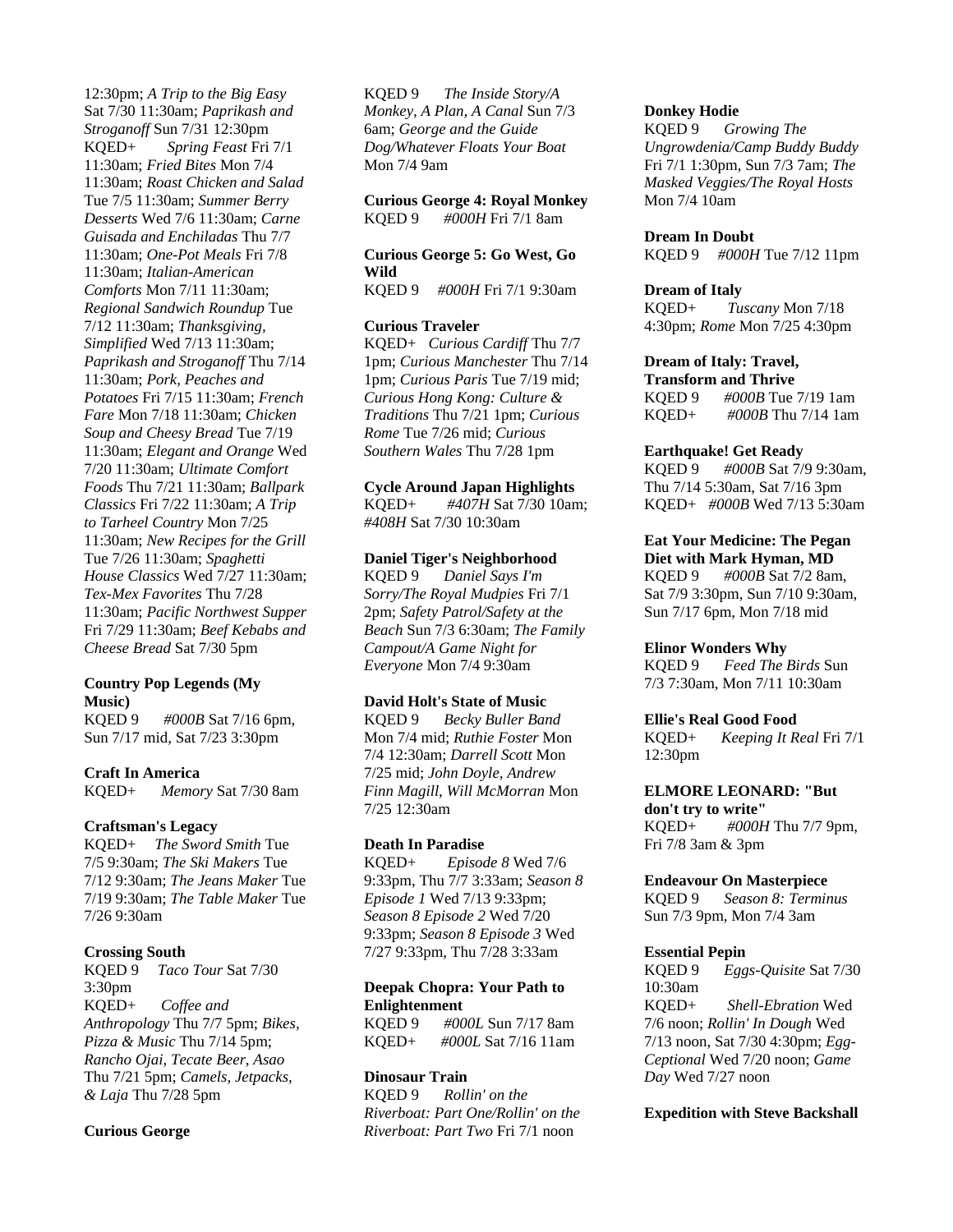KQED 9 *Kamchatka: Expedition Grizzly River* Wed 7/6 10pm, Thu 7/7 4am; *Saudi Arabia: Expedition Volcanic Underworld* Wed 7/13 10pm; *Kyrgyzstan: Expedition Mountain Ghost* Wed 7/20 10pm; *Gabon: Expedition Jungle Paradise* Wed 7/27 10pm, Thu 7/28 4am

## **Family Ingredients**

KQED+ *Hawai'i - Poi* Wed 7/13 12:30pm; *Okinawa - Soki Soba* Wed 7/20 12:30pm; *Tahiti - Poisson Cru* Wed 7/27 12:30pm

## **Family Pictures USA**

KQED+ *North Carolina* Sun 7/3 10am; *Detroit* Sun 7/24 10am; *Southwest Florida* Sun 7/31 10am

## **Father Brown**

KQED+ *The Island of Dreams* Mon 7/4 8pm, Tue 7/5 2am & 2pm; *The Wayward Girls* Mon 7/11 8pm, Tue 7/12 2am & 2pm; *The Enigma of Antigonish* Mon 7/18 8pm, Tue 7/19 2pm; *The Red Death* Mon 7/25 8pm, Tue 7/26 2am & 2pm

## **Field Trip with Curtis Stone**

KQED 9 *Up Country, Down Under* Sun 7/3 2:30pm; *Maui* Sun 7/24 2:30pm

## **Finding Your Roots**

KQED 9 *All in the Family* Tue 7/5 8pm; *Grandparents and Other Strangers* Tue 7/12 8pm; *Secrets & Lies* Tue 7/19 8pm, Wed 7/20 2am; *Science Pioneers* Tue 7/26 8pm, Wed 7/27 2am KQED+ *Coming to America* Sun 7/3 8pm, Wed 7/6 7pm, Thu 7/7 1am; *To The Manor Born* Wed 7/13 7pm; *Against All Odds* Wed 7/20 7pm, Sun 7/24 8pm; *No Irish Need Apply* Wed 7/27 7pm, Thu 7/28 1am, Sun 7/31 8pm

## **Firing Line with Margaret Hoover**

KQED 9 *Episode 1* Fri 7/1 11:30pm, Sat 7/2 5:30am; *Episode 2* Fri 7/8 11:30pm, Sat 7/9 5:30am; *Episode 3* Fri 7/15 11:30pm, Sat 7/16 5:30am; *Episode 4* Fri 7/22 11:30pm, Sat 7/23 5:30am; *Episode* 

*5* Fri 7/29 11:30pm, Sat 7/30 5:30am

## **Fit 2 Stitch**

KQED+ *Interior Design with Pillows* Wed 7/6 8am; *The Ins and Outs of Draperies* Wed 7/13 8am; *Perfecting A Suit Sleeve* Wed 7/20 8am; *Dry Cleaning, What You Need to Know* Wed 7/27 8am

## **Flesh and Blood On Masterpiece**

KQED 9 *Episode 1* Thu 7/21 10:30pm, Fri 7/22 4:30am; *Episode 2* Thu 7/28 10:30pm, Fri 7/29 4:30am

## **Fly Brother with Ernest White II**

KQED 9 *San Francisco* Sat 7/30 4pm

## **Fons & Porter's Love of Quilting**

KQED+ *Mayday Festival* Tue 7/5 8am; *Refracted Fire* Tue 7/12 8am; *Cottage Teatime* Tue 7/19 8am; *Bliss and Blossoms* Tue 7/26 8am

## **Food Flirts**

KQED+ *What Is A Food Incubator?* Wed 7/6 12:30pm

## **Frankie Drake Mysteries**

KQED+ *Prince In Exile* Mon 7/4 8:46pm, Tue 7/5 2:46am & 3pm; *The Girls Can't Help It* Mon 7/11 8:45pm, Tue 7/12 2:45am & 3pm; *A Most Foiled Assault* Mon 7/18 8:45pm, Tue 7/19 3pm; *Ghost in the Machine* Mon 7/25 8:46pm, Tue 7/26 2:46am & 3pm

## **Freedom Summer: American Experience**

KQED+ *#000H* Thu 7/21 10pm, Fri 7/22 4am

# **From Wall Street to Bay Street**

KQED+ *#000H* Sun 7/3 11pm, Mon 7/4 5am

## **Front and Center**

KQED+ *Old Dominion* Mon 7/4 mid; *Lady A* Mon 7/25 mid

## **Frontline**

KQED 9 *Facing Eviction* Tue 7/26 10pm, Wed 7/27 4am

KQED+ *Pelosi's Power* Sun 7/3 6pm, Mon 7/4 1am

## **GardenSmart**

KQED+ *Soil Ecology* Fri 7/1 8:30am; *Daffodils - A Sign Spring Is Around The Corner* Fri 7/8 8:30am; *Restoring A Garden* Fri 7/15 8:30am; *Taking An Active Role In What We Eat* Fri 7/22 8:30am; *A Garden Designer Who Creates Great Garden Spaces* Fri 7/29 8:30am

## **George Washington Carver: An Uncommon Life**

KQED+ *#000H* Mon 7/4 5:30pm

## **Getting Dot Older**

KQED+ *#101H* Sat 7/30 7am

## **Grantchester On Masterpiece**

KQED 9 *Season 7, Episode 1* Sun 7/10 9pm, Mon 7/11 3am; *Season 7, Episode 2* Sun 7/17 9pm, Mon 7/18 3am; *Season 7, Episode 3* Sun 7/24 9pm, Mon 7/25 3am; *Season 7, Episode 4* Sun 7/31 9pm KQED+ *Season 6, Episode 7* Wed 7/6 10:30pm, Thu 7/7 4:30am; *Season 6, Episode 8* Wed 7/6 11:25pm

#### **Great Famine: American Experience**

KQED+ *#2308* Thu 7/14 11pm, Fri 7/15 5am

#### **Great Performances Andrea Bocelli Live in Central Park**

KQED 9 *#000A* Sun 7/10 6:30am, Sun 7/17 2pm KQED+ *#000A* Sat 7/16 3pm

## **Great Performances at the Met**

KQED+ *Ariadne Auf Naxos* Sun 7/3 noon

## **Great Scenic Railway Journeys**

KQED+ *#101H* Fri 7/8 5pm; *#102H* Fri 7/15 5pm; *#103H* Fri 7/22 5pm; *#104H* Fri 7/29 5pm

## **Growing A Greener World**

KQED+ *Epic Tomatoes with Craig Lehoullier* Thu 7/7 8:30am; *In Susan's Garden* Thu 7/14 8:30am; *The Spark In Sparta* Thu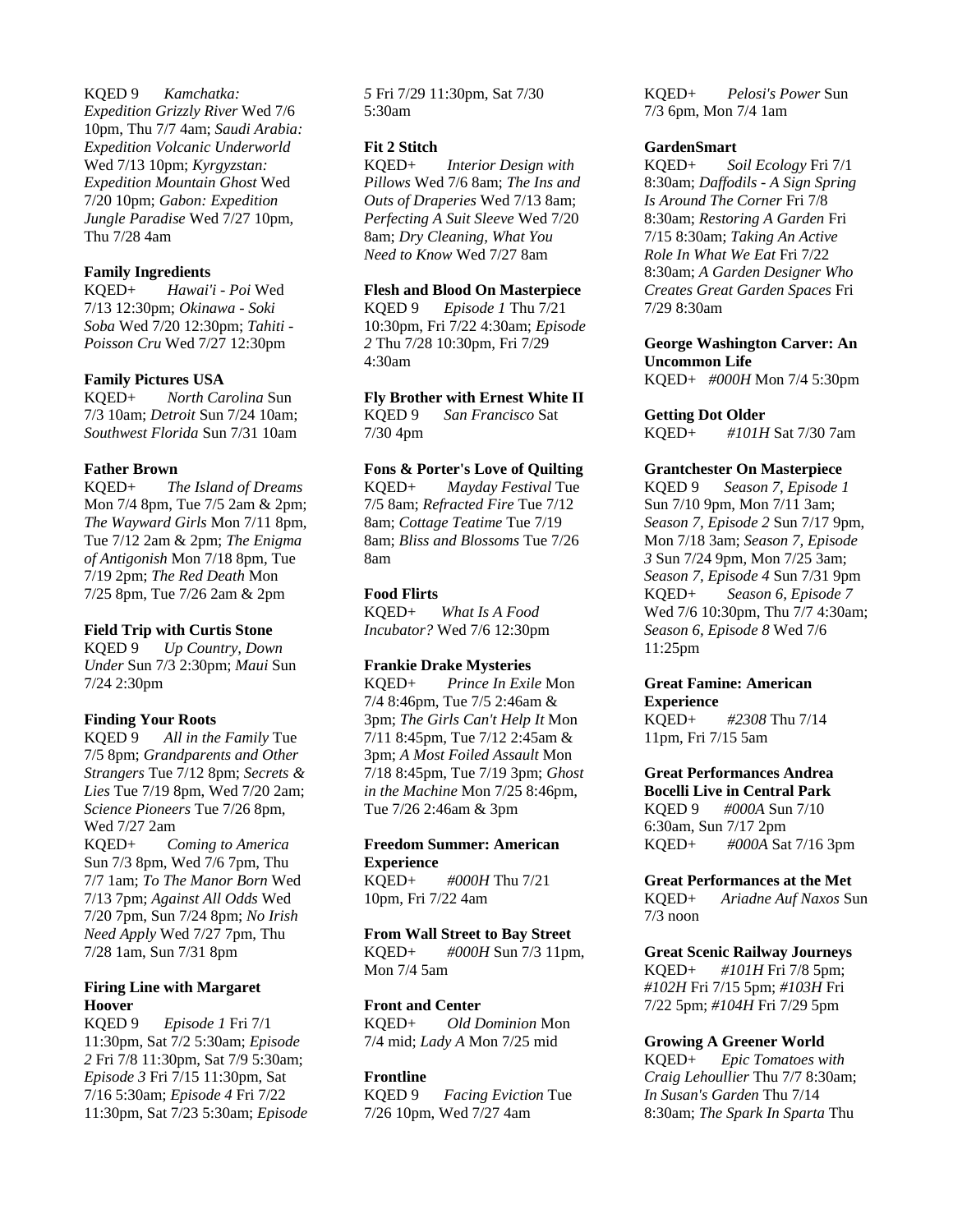7/21 8:30am; *Fall Garden Chores* Thu 7/28 8:30am

#### **Growing Bolder**

KQED+ *You Can Do It* Sat 7/30 1:30pm

#### **Gzero World with Ian Bremmer**

KQED+ *#501H* Thu 7/7 12:30am; *#502H* Thu 7/14 mid; *#503H* Thu 7/21 mid; *#504H* Thu 7/28 mid

## **Halifax: Retribution**

KQED+ *#101H* Wed 7/13 10:27pm; *#102H* Wed 7/13 11:11pm; *#103H* Wed 7/20 10:27pm; *#104H* Wed 7/20 11:11pm; *#105H* Wed 7/27 10:27pm, Thu 7/28 4:27am; *#106H* Wed 7/27 11:11pm, Thu 7/28 5:11am

#### **Hamish Macbeth**

KQED+ *A Pillar of the Community* Fri 7/1 8:53pm, Sat 7/2 2:53am, Mon 7/4 3pm & 7pm, Tue 7/5 1am; *The Big Freeze* Fri 7/8 8:53pm, Sat 7/9 2:53am, Mon 7/11 3pm & 7pm, Tue 7/12 1am; *West Coast Story* Fri 7/15 8:52pm, Sat 7/16 2:52am, Mon 7/18 3pm & 7pm; *Wee Jock's Lament* Fri 7/22 8:50pm, Sat 7/23 2:50am, Mon 7/25 3pm & 7pm, Tue 7/26 1am; *A Bit of An Epic* Fri 7/29 8:51pm, Sat 7/30 2:51am

## **Hero Elementary**

KQED 9 *What You Don't See / Super Purple Pop-Up Plants* Mon 7/4 8am

# **Hollywood's Architect: The Paul R. Williams Story**

KQED 9 *#000H* Sun 7/24 6pm

## **Hotel Portofino**

KQED 9 *Invitations* Sun 7/3 8pm, Mon 7/4 2am; *Uncoverings* Sun 7/10 8pm, Mon 7/11 2am; *Discoveries* Sun 7/17 8pm, Mon 7/18 2am; *Denouements* Sun 7/24 8pm, Mon 7/25 2am

## **How She Rolls**

KQED+ *This Was Not Part of the Plan* Mon 7/4 1:30pm; *Farm to Table* Mon 7/11 1:30pm; *Warm* 

*and Buttery on the Inside* Mon 7/18 1:30pm; *Recipe for Success* Mon 7/25 1:30pm

## **How to Be Likeable in a Crisis**

KQED+ *#101H* Fri 7/1 10:32pm, Sat 7/2 4:32am; *#102H* Fri 7/8 10:32pm, Sat 7/9 4:32am; *#103H* Fri 7/15 10:33pm, Sat 7/16 4:33am; *#104H* Fri 7/22 10:35pm, Sat 7/23 4:35am; *#105H* Fri 7/29 10:30pm, Sat 7/30 4:30am

## **If Everyone Knew**

KQED 9 *#000H* Mon 7/11 11:30pm, Tue 7/12 5:30am

#### **International Jazz Day**

**In The Americas with David** 

KQED+ *#2022H* Sun 7/31 2pm

**Yetman**

KQED+ *The Road from Oaxaca to Chiapas* Wed 7/6 4pm; *Dry Times in the Southwest: The New Realities* Wed 7/13 4pm; *The Blue Ridge Parkway: From Virginia to North Carolina* Wed 7/20 4pm; *Galapagos: The Great Climatic Seesaw* Wed 7/27 4pm

## **Ireland with Michael**

KQED+ *May The Road Rise to Meet You* Mon 7/4 4pm; *In A Neat Little Town They Call Belfast* Mon 7/11 4pm; *The Kilmore Carol* Mon 7/18 4pm; *Alive, Alive O* Mon 7/25 4pm

## **Italy Made with Love**

KQED 9 *#000B* Tue 7/19 2:30am KQED+ *#000B* Thu 7/14 2:30am

## **It's Sew Easy**

KQED+ *Wrap It Up* Thu 7/7 8am; *Aprons* Thu 7/14 8am; *Accessorize* Thu 7/21 8am; *Home Accessories* Thu 7/28 8am

#### **Jacques Pepin: Heart & Soul**

KQED 9 *All in the Family* Fri 7/1 1am; *Shorey's Petite Appetite* Sun 7/3 9:30am; *Toast to Julia* Thu 7/7 7pm, Fri 7/8 1am; *Cooking from Le Pelican* Thu 7/14 7pm, Fri 7/15 1am; *Chef In Training* Thu 7/21 7pm, Fri 7/22 1am; *Cuisine De Ma Cherie* Sun 7/24 9:30am; *Autumn Leaves* Thu 7/28 7pm, Fri

7/29 1am; *Sweet Endings with Shorey* Sun 7/31 9:30am

#### **Jamestown**

KQED+ *Episode Seven* Mon 7/4 10:32pm, Tue 7/5 4:32am; *Episode Eight* Mon 7/11 10:34pm, Tue 7/12 4:34am

## **Joanne Weir's Plates and Places**

KQED 9 *Persimmons, Prosciutto & Friends!* Sat 7/30 1pm KQED+ *Fabulous Francis* Sun 7/3 9am; *Paella Party In Spain* Thu 7/7 10am; *Budapest's Central Market* Thu 7/14 10am; *The Italian Tomato Harvest* Thu 7/21 10am; *Persimmons, Prosciutto & Friends!* Sun 7/24 9am; *Making Meze* Thu 7/28 10am; *Let Them Eat Cake* Sun 7/31 9am

## **Joseph Rosendo's Travelscope**

KQED+ *Taiwan - Iron Pathways to Adventure - Part 2* Wed 7/6 5pm; *Uncovering South Korea* Wed 7/13 5pm; *San Francisco's Changing Neighborhoods* Wed 7/20 5pm; *Adventures In California's Tri-Valley* Wed 7/27 5pm; *Taiwan - Iron Pathways to Adventure - Part 1* Sat 7/30 6pm

## **Josh Groban: An Evening of Harmony**

KQED 9 *#000A* Sat 7/2 6pm, Sun 7/3 mid, Sun 7/10 3:30pm KQED+ *#000A* Sat 7/9 8:30pm, Sun 7/10 2:30am & 6pm, Mon 7/11 mid

## **Journeys In Japan**

KQED+ *#801H* Fri 7/1 11:30pm, Sat 7/2 5:30am; *#802H* Fri 7/8 11:30pm, Sat 7/9 5:30am; *#803H* Fri 7/15 11:30pm, Sat 7/16 5:30am; *#804H* Fri 7/22 11:30pm, Sat 7/23 5:30am; *#805H* Fri 7/29 11:30pm, Sat 7/30 5:30am

## **J Schwanke's Life In Bloom**

KQED+ *Autumn Harvest* Wed 7/6 8:30am; *Life In Bloom* Wed 7/13 8:30am; *Protea: Long-Term Beauty* Wed 7/20 8:30am; *The Romance of Flowers* Wed 7/27 8:30am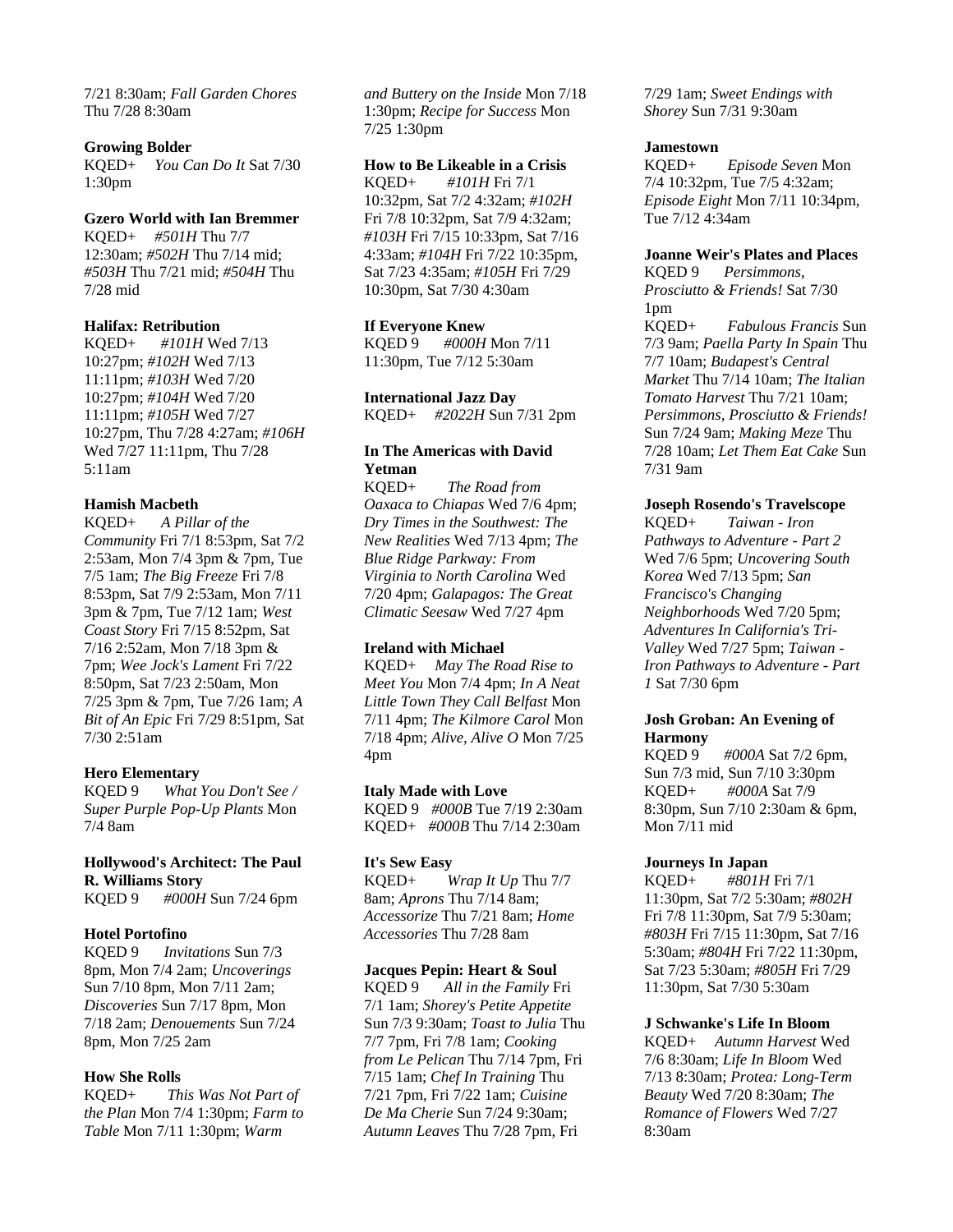## **Ken Burns: Country Music**

KQED+ *#000B* Sat 7/2 4pm

#### **Ken Burns: Hemingway**

KQED 9 *#000L* Sat 7/9 6am KQED+ *#000L* Sat 7/23 2pm

#### **Ken Burns: Muhammad Ali**

KQED 9 *#000L* Thu 7/21 3am KQED+ *#000L* Wed 7/6 3am

# **Ken Burns: The National Parks**

KQED+ *#000B* Sat 7/2 2pm

## **Kevin Belton's Cookin' Louisiana**

KQED 9 *#123H* Wed 7/6 7:30pm, Thu 7/7 1:30am; *#124H* Wed 7/13 7:30pm; *#125H* Wed 7/20 7:30pm; *#126H* Wed 7/27 7:30pm, Thu 7/28 1:30am KQED+ *Lafourche Parish: Belton Family Home Place* Tue 7/5 12:30pm; *St. Martin Parish: Crawfish Capital* Tue 7/12 12:30pm; *Sugar Cane Country* Tue 7/19 12:30pm; *Lafayette Parish: Epicenter of Cajun Cuisine* Tue 7/26 12:30pm

## **Kevin Belton's New Orleans Celebrations**

KQED 9 *Vieux Carre Salute* Sun 7/3 2pm; *All That Jazz Fest* Sun 7/24 2pm; *Bbq Fest* Sun 7/31 2pm KQED+ *All That Jazz Fest* Sun 7/3 8am; *Bbq Fest* Sun 7/24 8am; *Oyster Fest* Sun 7/31 8am

## **KQED NEWSROOM**

KQED 9 *#934H* Fri 7/1 7pm, Sat 7/2 1am, Sun 7/3 5pm; *#939H* Fri 7/8 7pm, Sat 7/9 1am, Sun 7/10 5pm; *#940H* Fri 7/15 7pm, Sat 7/16 1am, Sun 7/17 5pm; *#941H* Fri 7/22 7pm, Sat 7/23 1am, Sun 7/24 5pm; *#942H* Fri 7/29 7pm, Sat 7/30 1am, Sun 7/31 5pm KQED+ *#942H* Sat 7/30 1pm

## **L.A.: A Queer History**

KQED 9 *Protests & Parades* Sun 7/3 6pm

## **Laura Flanders Show**

KQED+ *#314H* Wed 7/6 mid; *#315H* Wed 7/13 mid; *#316H*

Wed 7/20 mid; *#317H* Wed 7/27 mid

## **Les Miserables 25th Anniversary Concert at the O2**

KQED 9 *#000B* Sun 7/10 11:30am KQED+ *#000B* Sat 7/2 8am, Sun 7/17 6pm, Mon 7/18 mid, Sat 7/23 10am

## **Les Stroud's Beyond Survival**

KQED+ *Survivors of the Future Part 2* Tue 7/5 12:30am; *The Amazon Shamans of Peru Part 1* Tue 7/12 12:30am; *The Amazon Shamans of Peru Part 2* Tue 7/19 12:30am; *The Q'ero - Descendants of the Incan High Priests Part 1* Tue 7/26 12:30am

## **Les Stroud's Wild Harvest**

KQED+ *Trout Lily & Simple Syrup* Wed 7/6 10am; *Cattail & Balsam Fir* Wed 7/13 10am; *Horseradish & Tumbleweed Mustard* Wed 7/20 10am; *Juniper* Wed 7/27 10am

## **Lidia's Kitchen**

KQED 9 *Prepare The Harvest* Sat 7/2 12:30pm, Wed 7/13 7pm; *Sweet & Savory Fruit* Sun 7/3 9am; *Breakfast at Lidia's* Wed 7/6 7pm, Thu 7/7 1am; *Salt Your Pasta Water!* Sat 7/9 12:30pm, Wed 7/20 7pm; *All in the Skillet* Sat 7/16 12:30pm, Wed 7/27 7pm, Thu 7/28 1am; *Bread & Beans* Sat 7/23 12:30pm; *Italian Essentials* Sun 7/24 9am; *One Dish, Two Meals* Sat 7/30 12:30pm; *Keep It Fresh* Sun 7/31 9am KQED+ *What's for Dinner?* Thu 7/7 12:30pm; *Cheese Please!* Thu 7/14 12:30pm; *Family Meal* Thu 7/21 12:30pm; *An Italian Lunchbox* Thu 7/28 12:30pm

## **Little Women On Masterpiece**

KQED+ *Part One* Tue 7/26 7pm, Wed 7/27 1am

**Lively One: Dick Brannan's Rise to Drag Racing Fame** KQED 9 *#000H* Thu 7/7 11pm, Fri 7/8 5am

**Longevity Paradox with Steven Gundry, MD**

KQED 9 *#000B* Sat 7/2 2:30pm

#### **Lucky Chow**

KQED+ *Food of the Gods* Wed 7/6 1:30pm; *Made In China* Wed 7/13 1:30pm; *The New Indian* Wed 7/20 1:30pm; *Taiwan's True Flavors* Wed 7/27 1:30pm

#### **Magic Moments: The Best of 50s Pop (My Music Presents)**

KQED 9 *#000B* Sat 7/23 9:30am KQED+ *#000B* Sat 7/9 6pm, Sun 7/10 mid, Sun 7/17 1pm

## **Making Menuhin: A**

**Documentary** KQED+ *#000H* Sun 7/24 2pm

## **Man Who Destroyed Oscar Wilde**

KQED+ *#000H* Fri 7/1 3am & 3pm

# **Mary Berry's Absolute Favourites**

The Allotment Fri 7/1 8:30pm, Sat 7/2 2:30am; *The Home* Fri 7/8 8:30pm, Sat 7/9 2:30am; *Christmas* Fri 7/15 8:30pm, Sat 7/16 2:30am; *Christmas Day* Fri 7/22 8:30pm, Sat 7/23 2:30am

## **Mary Berry's Country House Secrets**

KQED 9 *Goodwood House* Sun 7/3 7pm, Mon 7/4 1am

## **Mary Berry's Simple Comforts**

KQED 9 *Paris* Fri 7/29 8:30pm, Sat 7/30 2:30am & 7:30pm, Sun 7/31 1:30am

# **Mending Walls: The**

**Documentary** KQED 9 *#000H* Tue 7/5 11pm KQED+ *#000H* Sun 7/31 4pm

## **Midsomer Murders**

KQED+ *The Lions of Causton, Part 1* Wed 7/6 8pm, Thu 7/7 2am & 2pm; *The Lions of Causton, Part 2* Wed 7/6 8:46pm, Thu 7/7 2:46am & 2:46pm; *Till Death Do Us Part, Part 1* Wed 7/13 8pm, Thu 7/14 2pm; *Till Death Do Us Part, Part 2* Wed 7/13 8:44pm, Thu 7/14 2:44pm; *Send in the Clowns, Part 1* Wed 7/20 8pm, Thu 7/21 2pm; *Send in the Clowns, Part 2* Wed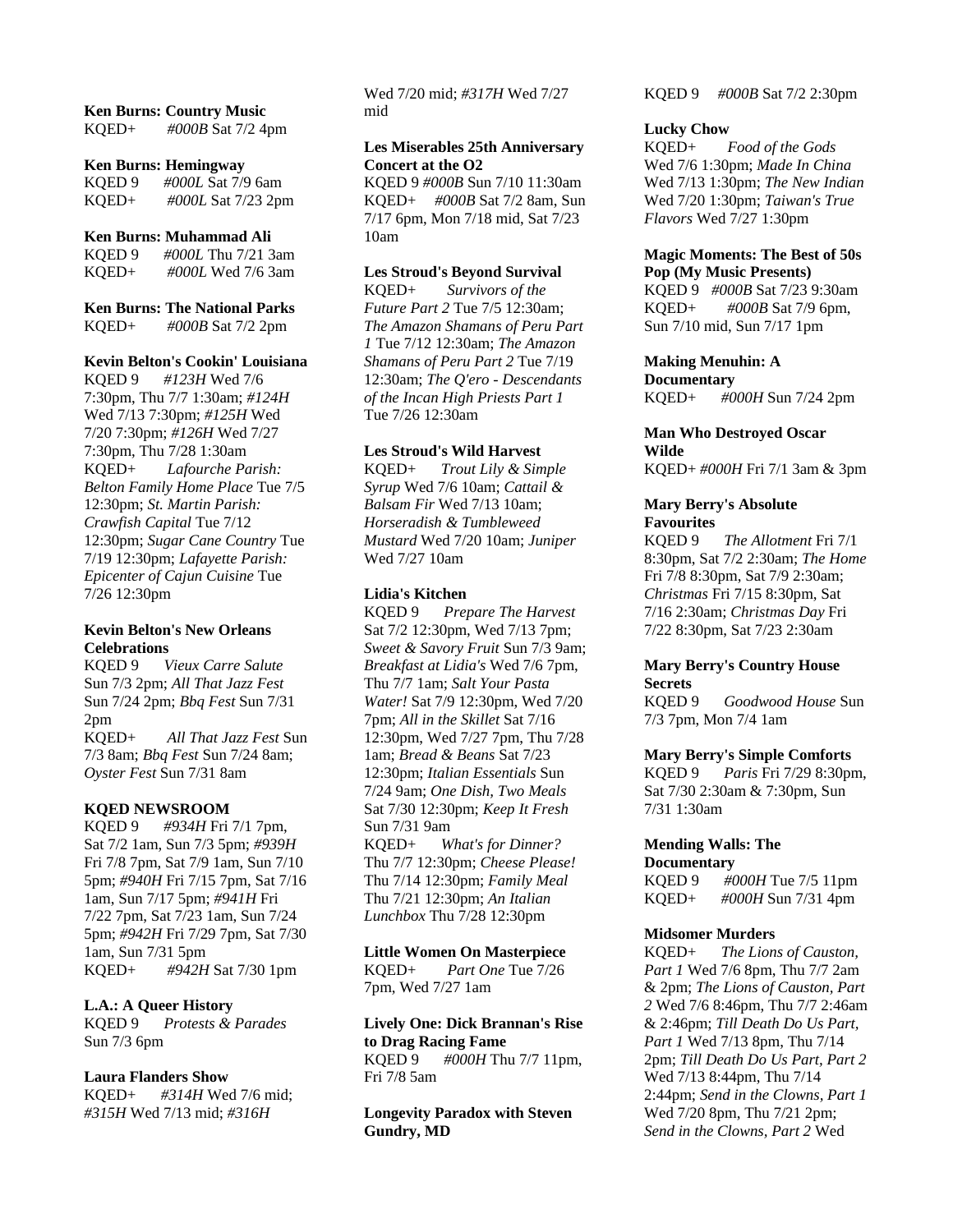7/20 8:42pm, Thu 7/21 2:42pm; *#2101H* Wed 7/27 8pm, Thu 7/28 2am & 2pm; *#2102H* Wed 7/27 8:45pm, Thu 7/28 2:45am & 2:46pm

## **Migrant Kitchen**

KQED 9 *Los Angeles: Taiwanese Food* Fri 7/8 11pm, Sat 7/9 5am, Sun 7/31 2:30pm; *Portland: Russian Food* Fri 7/15 11pm, Sat 7/16 5am; *Puerto Rico: Food Sovereignty* Fri 7/22 11pm, Sat 7/23 5am; *Houston: African American Foodways* Fri 7/29 11pm, Sat 7/30 5am KQED+ *Los Angeles: Taiwanese Food* Wed 7/20 1pm; *Portland: Russian Food* Wed 7/27 1pm

## **Miriam and Alan: Lost In Scotland**

KQED+ *#102H* Fri 7/1 2am & 2pm & 9:45pm, Sat 7/2 3:45am; *#103H* Thu 7/7 8pm, Fri 7/8 2am & 2pm & 9:45pm, Sat 7/9 3:45am

## **Mister Rogers' Neighborhood**

KQED 9 *Happy & Sad Music/Bass Violin Festival* Sat 7/30 6am

## **Molly of Denali**

KQED 9 *Sap Season/Book of Mammoths* Fri 7/1 7am

## **Mona Lisa Is Missing**

KQED 9 *#000H* Thu 7/14 10:30pm, Fri 7/15 4:30am KQED+ *#000H* Sun 7/24 4pm

**MotorWeek** KQED+ *#4147H* Sat 7/30 noon

## **Moveable Feast with Relish**

KQED+ *#101H* Tue 7/5 1pm; *#102H* Tue 7/12 1pm; *#103H* Tue 7/19 1pm; *#104H* Tue 7/26 1pm

## **Museum Access**

KQED+ *Mark Twain House & Museum - Hartford, CT* Sat 7/30 9:30am

## **My Greek Table with Diane Kochilas**

KQED+ *The World's Most Famous Olive* Fri 7/8 12:30pm; *Flavors of Longevity - Ikaria* Fri 7/15 12:30pm; *Ancient Grains for*  *Modern Cooks* Fri 7/22 12:30pm; *Olive Oil Everything* Fri 7/29 12:30pm

## **My World Too**

KQED 9 *Charging Corridors, After The Harvest* Wed 7/20 11pm; *Dr. Barton Forman, Dona Fina Cafe* Wed 7/20 11:30pm; *Scrapskc, Farmers Market, Solar Energy* Wed 7/27 11pm, Thu 7/28 5am; *New Reflections, Earthjustice* Wed 7/27 11:30pm, Thu 7/28 5:30am

## **New Scandinavian Cooking**

KQED 9 *Grain for Food* Sat 7/30 8:30am KQED+ *A Whole Salmon* Tue 7/5 noon; *Happy Holiday Food* Tue 7/12 noon; *New Nordic Cuisine* Tue 7/19 noon; *Very Local Stews* Tue 7/26 noon

## **Nick Cave, Summit Lake: Heard**

KQED+ *#000H* Sun 7/3 4:30pm

## **Nova**

KQED 9 *NOVA Universe Revealed: Age of Stars* Wed 7/6 9pm, Thu 7/7 3am; *Ultimate Space Telescope* Wed 7/13 9pm; *NOVA Universe Revealed: Milky Way* Wed 7/20 9pm; *NOVA Universe Revealed: Alien Worlds* Wed 7/27 9pm, Thu 7/28 3am

## **On Story**

KQED 9 *A Conversation with Michael Schur* Thu 7/7 11:30pm, Fri 7/8 5:30am; *A Conversation with Dave Callaham* Thu 7/14 11:30pm, Fri 7/15 5:30am; *Fact V. Fiction* Thu 7/21 11:30pm, Fri 7/22 5:30am; *A Conversation with David Koepp* Thu 7/28 11:30pm, Fri 7/29 5:30am KQED+ *A Conversation with Michael Schur* Thu 7/14 12:30am; *A Conversation with Dave Callaham* Thu 7/21 12:30am; *Fact V. Fiction* Thu 7/28 12:30am

## **Outside: Beyond The Lens**

KQED+ *Australia* Wed 7/20 4:30pm; *Alaska Off The Grid* Wed 7/27 4:30pm

## **Overcoming Anxiety, Depression, Trauma, and Grief with Daniel Amen MD and Tana A**

KQED 9 *#000B* Sat 7/9 10am, Thu 7/14 1am KQED+ *#000B* Sat 7/9 2pm, Wed 7/13 1am, Sat 7/16 10pm, Sun 7/17 4am & 9am

#### **Pacific Heartbeat**

KQED+ *For My Father's Kingdom* Thu 7/7 5:30pm; *Stan* Thu 7/14 5:30pm; *Tokyo Hula* Thu 7/21 5:30pm; *American Aloha: Hula Beyond Hawai'i* Thu 7/28 5:30pm

## **P. Allen Smith's Garden Home**

KQED+ *Facts of Life* Mon 7/4 8:30am; *Handcrafted* Mon 7/11 8:30am; *Farm School* Mon 7/18 8:30am; *Living Poultry Museum* Mon 7/25 8:30am

# **Passion Italy**<br>KQED+

Tuscany Sun 7/3 8:30am; *Basilicata* Sun 7/24 8:30am; *Sardinia* Sun 7/31 8:30am

## **Pati's Mexican Table**

KQED 9 *A Day In Sinaloa's Countryside* Sun 7/3 10am; *Home Cooking Sinaloa Style* Sun 7/24 10am; *How Do You Say Tucson?* Sun 7/31 10am KQED+ *One Day In Oaxaca* Mon 7/4 noon; *History of Oaxaca*

*Cuisine* Mon 7/11 noon; *A Queen in the Land of the Gods* Mon 7/18 noon; *The Mezcal Trail* Mon 7/25 noon; *El Chepe, Railway to the Past* Sat 7/30 4pm

## **PBS NewsHour**

KQED 9 *Episode 1* Fri 7/1 3pm & 6pm; *Episode 2* Mon 7/4 3pm & 6pm; *Episode 3* Tue 7/5 3pm & 6pm; *Episode 4* Wed 7/6 3pm & 6pm; *Episode 5* Thu 7/7 3pm & 6pm; *Episode 6* Fri 7/8 3pm & 6pm; *Episode 7* Mon 7/11 3pm & 6pm; *Episode 8* Tue 7/12 3pm & 6pm; *Episode 9* Wed 7/13 3pm & 6pm; *Episode 10* Thu 7/14 3pm & 6pm; *Episode 11* Fri 7/15 3pm & 6pm; *Episode 12* Mon 7/18 3pm & 6pm; *Episode 13* Tue 7/19 3pm & 6pm; *Episode 14* Wed 7/20 3pm & 6pm; *Episode 15* Thu 7/21 3pm &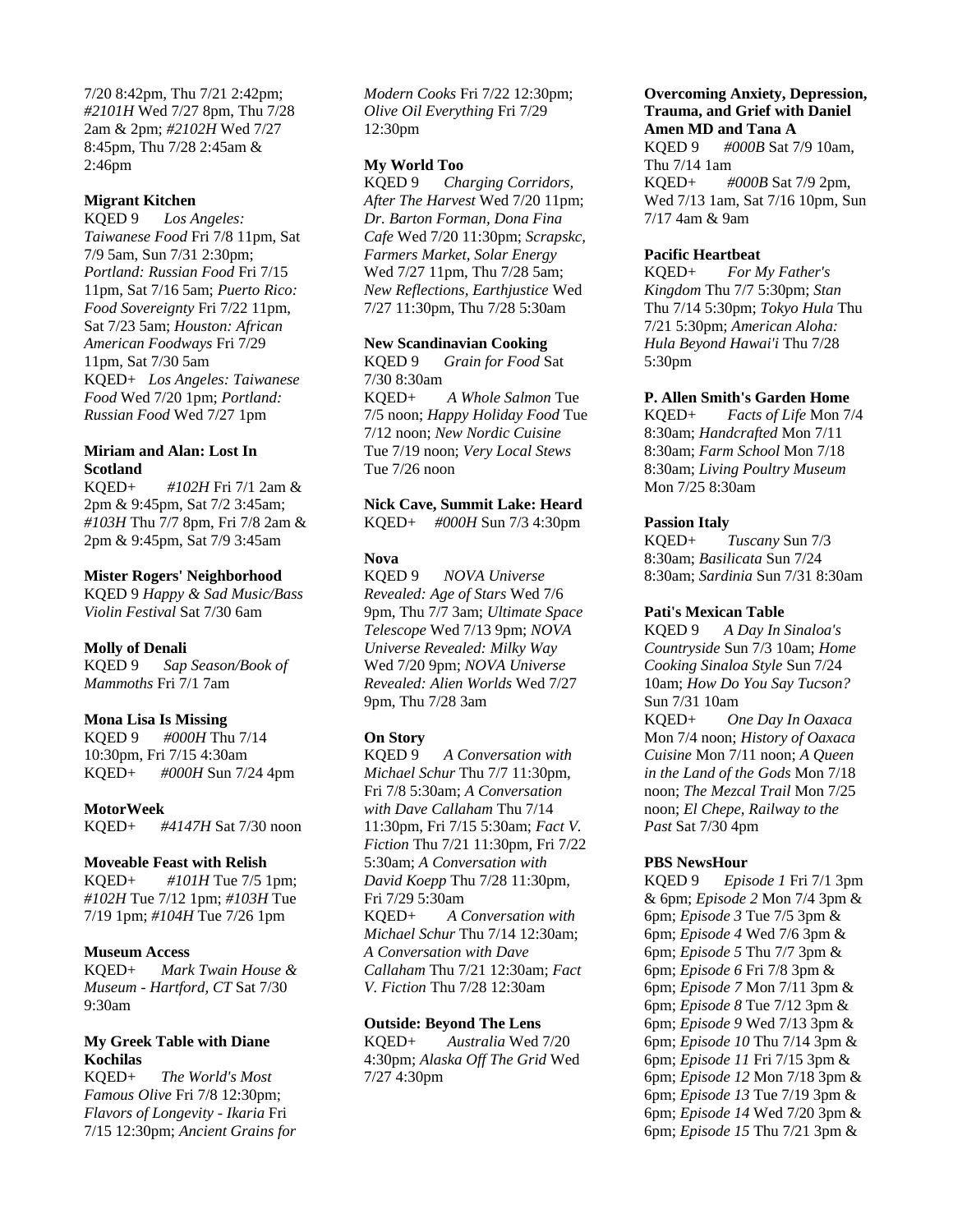6pm; *Episode 16* Fri 7/22 3pm & 6pm; *Episode 17* Mon 7/25 3pm & 6pm; *Episode 18* Tue 7/26 3pm & 6pm; *Episode 19* Wed 7/27 3pm & 6pm; *Episode 20* Thu 7/28 3pm & 6pm; *Episode 21* Fri 7/29 3pm & 6pm

#### **PBS News Weekend**

KQED 9 *#1801H* Sat 7/2 5:30pm; *#1802H* Sun 7/3 5:30pm; *#1803H* Sat 7/9 5:30pm; *#1804H* Sun 7/10 5:30pm; *#1805H* Sat 7/16 5:30pm; *#1806H* Sun 7/17 5:30pm; *#1807H* Sat 7/23 5:30pm; *#1808H* Sun 7/24 5:30pm; *#1809H* Sat 7/30 5:30pm; *#1810H* Sun 7/31 5:30pm

#### **Peg + Cat**

KQED+ *The Mermaid in the Mall Problem/The Painting Problem* Fri 7/1 6am

#### **Pinkalicious & Peterrific**

KQED 9 *Paintbrush Boy and Pencil Girl/Save A Tree* Fri 7/1 11:30am

#### **Planet California**

KQED 9 *Rivers of Gold* Sat 7/30 6pm

## **Poetry In America**

KQED+ *New York State of Mind - Nas* Thu 7/7 3:32pm; *The New Colossus - Emma Lazarus* Thu 7/14 3:32pm; *Urban Love Poem - Marilyn Chin* Thu 7/21 3:32pm; *One Art - Elizabeth Bishop* Thu 7/28 3:32pm

## **POV**

KQED 9 *Wuhan Wuhan* Mon 7/11 10pm, Tue 7/12 4am; *Manzanar, Diverted: When Water Becomes Dust* Mon 7/18 10pm; *Winter's Yearning* Mon 7/25 10pm, Tue 7/26 4am

## **Prime Suspect**

KQED 9 *Keeper of Souls Part 1 of 2* Sat 7/9 10:10pm, Sun 7/10 4:10am; *Keeper of Souls Part 2 of 2* Sat 7/16 10pm, Sun 7/17 4am; *The Lost Child* Sat 7/23 10pm, Sun 7/24 4am; *Inner Circles* Sat 7/30 10pm, Sun 7/31 4am

#### **Prince and the Revolution: The Purple Rain Tour**

KQED+ *#000B* Sat 7/2 6pm, Sun 7/3 mid

## **Queen and Her Prime Ministers**

KQED+ *#000H* Thu 7/14 9pm, Fri 7/15 3am & 3pm

## **Quilting Arts**

KQED+ *Stitch By Hand and Machine* Fri 7/1 8am; *Terrific Texture* Fri 7/8 8am; *Natural Element* Fri 7/15 8am; *Creating Imagery* Fri 7/22 8am; *Machine Stitching* Fri 7/29 8am

## **Real Prince Philip: A Royal Officer**

KQED 9 *#000H* Sun 7/31 8pm

#### **Real Road Adventures**

KQED+ *Liechtenstein* Fri 7/1 5pm

#### **Reel South**

KQED 9 *Broken Wings* Fri 7/1 5am KQED+ *The Well- Placed Weed* Wed 7/6 5:30pm; *Unmarked* Wed 7/13 5:30pm; *All Skinfolk Ain't Kinfolk* Wed 7/13 6pm; *Sustained Outrage* Wed 7/20 5:30pm; *Outspoken* Wed 7/20 6pm; *First Lady of the Revolution* Wed 7/27 5:30pm

## **Relieving Stress with Yoga with Peggy Cappy**

KQED 9 *#000B* Wed 7/13 5am KQED+ *#000B* Sat 7/2 7am & 10:30pm, Sun 7/3 4:30am, Sun 7/10 7am, Thu 7/21 5am, Sat 7/23 11pm, Sun 7/24 5am

## **Rick Steves' Europe**

KQED 9 *Greek Islands: Santorini, Mykonos, and Rhodes* Sun 7/3 3:30pm; *European Festivals I* Sun 7/24 3:30pm; *European Festivals II* Sun 7/31 3:30pm KQED+ *Germany's Dresden and Leipzig* Fri 7/1 6:30pm; *Germany's Frankfurt and Nurnberg* Mon 7/4 6:30pm; *Bulgaria* Tue 7/5 6:30pm; *Romania* Wed 7/6 6:30pm; *Assisi and Italian Country Charm* Thu 7/7 6:30pm; *Siena and Tuscany's Wine Country* Fri 7/8 6:30pm; *West England* Mon 7/11 6:30pm; *Southeast England* Tue 7/12

6:30pm; *England's Cornwall* Wed 7/13 6:30pm; *The Heart of England* Thu 7/14 6:30pm; *Lisbon* Fri 7/15 6:30pm; *Portugal's Heartland* Mon 7/18 6:30pm; *Travel Skills: Cruising* Tue 7/19 6:30pm; *Greek Islands: Santorini, Mykonos, and Rhodes* Wed 7/20 6:30pm; *European Festivals I* Thu 7/21 6:30pm; *European Festivals II* Fri 7/22 6:30pm; *The Best of Sicily* Mon 7/25 6:30pm; *Sicilian Delights* Tue 7/26 6:30pm; *Scotland's Highlands* Wed 7/27 6:30pm; *Scotland's Islands* Thu 7/28 6:30pm; *Glasgow and Scottish Passions* Fri 7/29 6:30pm; *Austrian and Italian Alps* Sat 7/30 6:30pm

#### **Rick Steves' Heart of Italy**

KQED 9 *#000B* Sat 7/2 6am, Sun 7/10 6pm, Mon 7/11 mid, Sat 7/16 3:30pm, Sun 7/17 10am, Sat 7/23 1pm KQED+ *#000B* Sat 7/9 10am

## **Rick Steves Island Hopping Europe**

KQED+ *#000B* Sat 7/16 1pm

#### **Roadfood**

KQED 9 *New Bedford, MA: Shrimp Mozambique* Sun 7/3 1:30pm; *Eastern Shore, VA: Oysters and Crabs* Sun 7/24 1:30pm; *Southern Louisiana: Gumbo* Sun 7/31 1:30pm

#### **Roadtrip Nation**

KQED+ *The Long Road Home* Fri 7/8 4pm; *Whirlwind of Awesomeness* Fri 7/15 4pm; *Breaking Out of the Comfort Zone* Fri 7/22 mid; *Embracing Change* Fri 7/22 12:30am; *East Meets West* Fri 7/22 4pm; *The Power of Serendipity* Fri 7/29 mid; *Don't Feel Trapped* Fri 7/29 12:30am; *Finding Contentment* Fri 7/29 4pm

## **Roadtrip Nation: All Paths Arizona**

KQED+ *Making Progress* Fri 7/1 4pm

## **Roadtrip Nation: Caring Forward**

KQED 9 *#000H* Tue 7/19 11pm, Wed 7/20 5am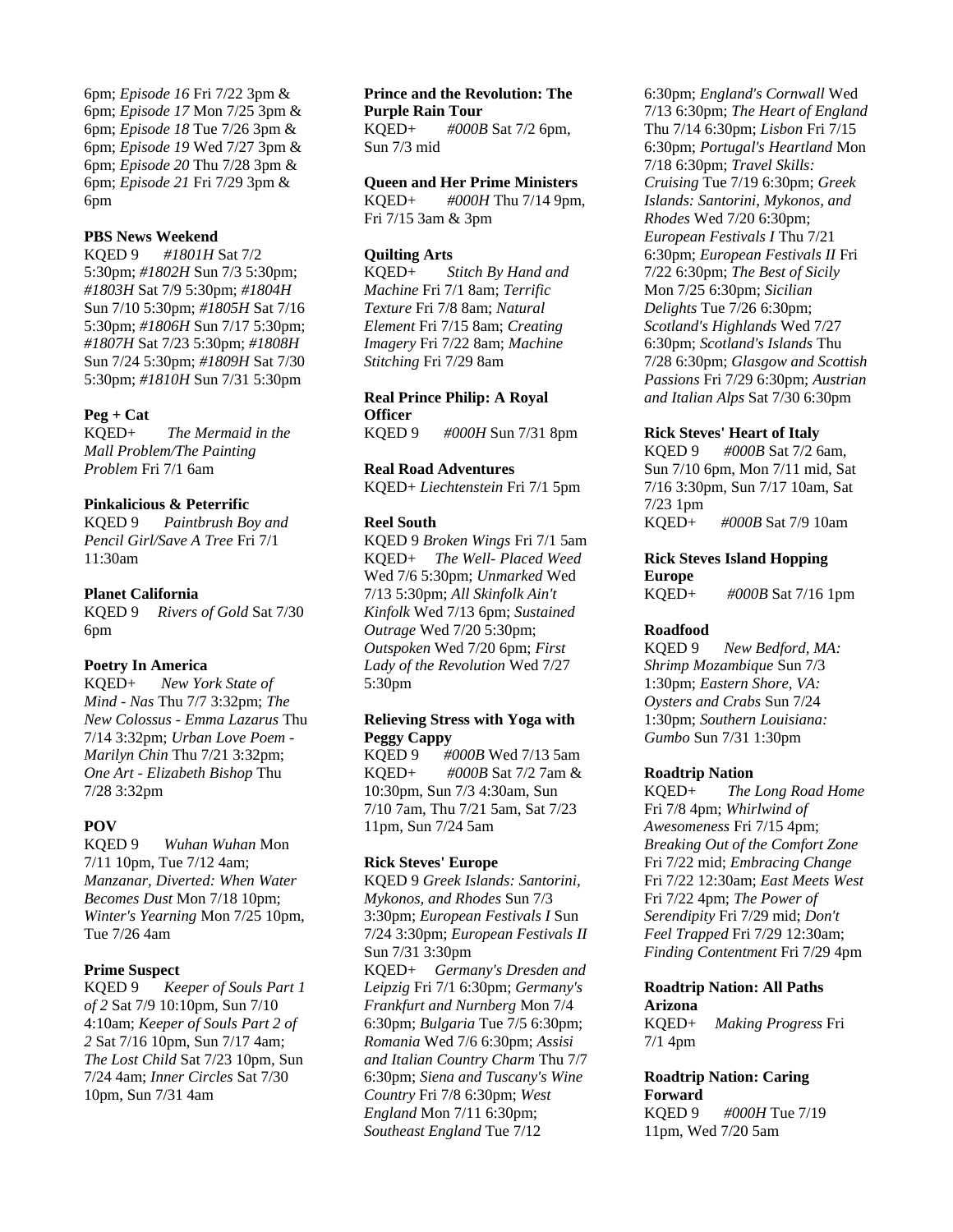## **Roadtrip Nation: Native Way Forward**

KQED 9 *#000H* Mon 7/4 11:03pm, Tue 7/5 5:03am KQED+ *#000H* Fri 7/8 mid

**Roadtrip Nation: Rerouting** KQED+ *#000H* Fri 7/1 mid

## **Roadtrip Nation: Skill Shift**

KQED+ *#000H* Fri 7/15 mid

## **Rudy Maxa's World**

KQED+ *Tokyo* Mon 7/4 5pm; *Hokkaido* Mon 7/11 5pm; *Kyushu* Mon 7/18 5pm; *Hong Kong, Part 1* Mon 7/25 5pm

## **Samantha Brown's Places to Love**

KQED 9 *Shanghai, China* Sun 7/3 3pm; *Huntsville, Alabama* Sun 7/24 3pm; *The Jersey Shore and More* Sat 7/30 2:30pm; *Vancouver, Canada* Sun 7/31 3pm KQED+ *Hong Kong, China* Tue 7/5 5pm; *Greater Palm Springs, Ca* Tue 7/12 5pm; *Lake Geneva and the Valais, Switzerland* Tue 7/19 5pm; *Santa Fe, Nm* Tue 7/26 5pm

## **Sara's Weeknight Meals**

KQED 9 *Mouth of the South* Sun 7/3 8:30am; *Creole Kitchen Secrets* Sun 7/24 8:30am; *Snacks for Dinner* Sun 7/31 8:30am KQED+ *Family Choice* Mon 7/4 12:30pm; *Fancy Pasta* Mon 7/11 12:30pm; *Shellfish Asian Style* Mon 7/18 12:30pm; *Sunday Supper* Mon 7/25 12:30pm

## **Saturday Night Movie**

KQED 9 *A Star Is Born (1954)* Sat 7/2 8pm, Sun 7/3 2am; *Ocean's Eleven (1960)* Sat 7/9 8pm, Sun 7/10 2am; *A Funny Thing Happened on the Way to the Forum* Sat 7/16 8pm, Sun 7/17 2am; *Akeelah and the Bee* Sat 7/23 8pm, Sun 7/24 2am; *Christmas In Connecticut (1945)* Sat 7/30 8pm, Sun 7/31 2am

## **Schille**

KQED+ *#000H* Sun 7/24 2:30pm

#### **Second Opinion with Joan Lunden**

KQED+ *Vaccine Hesitancy* Sat 7/30 7:30am

## **Secrets of the Dead**

KQED+ *Bombing Auschwitz* Fri 7/1 5:30pm; *Building Notre Dame* Fri 7/8 5:30pm; *Viking Warrior Queen* Fri 7/15 5:30pm; *Gangster's Gold* Fri 7/22 5:30pm; *Magellan's Crossing* Fri 7/29 5:30pm

## **Seeing Canada**

KQED+ *Wines and Islands In British Columbia* Fri 7/1 4:30pm; *Black History In Southwestern Ontario* Fri 7/8 4:30pm; *French and Indigenous Culture In Quebec* Fri 7/15 4:30pm; *Kensington Market & The Culinary Scene In Toronto* Fri 7/22 4:30pm; *Stanley Park & Surrey's Culinary Spice in British Columbia* Fri 7/29 4:30pm

## **Sesame Street**

KQED 9 *Measuring Big Bird* Fri 7/1 11am & 1pm

## **Simply Ming**

KQED 9 *On The Road In California: Santa Cruz* Sun 7/3 11am; *On The Road In California: Monterey* Sun 7/24 11am; *Ming Tsai with Guest Karen Akunowicz* Sat 7/30 10am; *On The Road In California: San Jose* Sun 7/31 11am

KQED+ *On The Road In Hawaii: Mom & Pops* Fri 7/1 noon; *On The Road In California: Santa Cruz* Sun 7/3 9:30am; *Bok Choi* Fri 7/8 noon; *Okonomiyake/Japanese Pizza* Fri 7/15 noon; *Ginger-Miso* Fri 7/22 noon; *On The Road In California: Monterey* Sun 7/24 9:30am; *Dessert at Home* Fri 7/29 noon; *On The Road In California: San Jose* Sun 7/31 9:30am

## **Sit and Be Fit**

KQED+ *Circulation* Fri 7/1 7am; *Core Strengthening* Tue 7/5 7am; *Hip Mobility* Wed 7/6 7am; *Music and Novelty* Thu 7/7 7am; *Imagining Resistance* Fri 7/8 7am; *A Treat for Your Feet* Tue 7/12 7am; *Somatosensory and Lymphatic Systems* Wed 7/13 7am;

*Neglected Areas of Body* Thu 7/14 7am; *Diabetes and Peripheral Neuropathy* Fri 7/15 7am; *Full Body Workout* Tue 7/19 7am; *Brain and Balance* Wed 7/20 7am; *Upbeat and Fun* Thu 7/21 7am; *Be Happy* Fri 7/22 7am; *Heel to Toe Functional Fitness* Tue 7/26 7am, Sat 7/30 6am; *Body Alignment and Core Strengthening* Wed 7/27 7am; *Wake Your Body with Exercise* Thu 7/28 7am; *Exercise Interventions for Functional Fitness* Fri 7/29 7am

## **Skindigenous**

KQED+ *Tunisia* Thu 7/7 4pm; *Los Angeles* Thu 7/14 4pm; *Pablo Zafirekudo* Thu 7/21 4pm; *Rosa Lopez - Wayuu* Thu 7/28 4pm

## **Song of the Mountains**

KQED+ *Nick Chandler & Delivered* Sun 7/31 mid

## **Songs at the Center**

KQED+ *Part One: Molly Tuttle, Lilly Hiatt, Aaron Lee Tasjan* Sat 7/2 12:30am; *Part One: Becky Buller, Tim Easton, The Dinallos* Sat 7/9 12:30am; *Bill Miller* Sat 7/16 12:30am; *Part One: Marti Jones, Don Dixon, The Shootouts, Austin Walkin' Cane & Chris Allen* Sat 7/23 12:30am; *Part One: Beth Nielsen Chapman, The Accidentals, Maia Sharp, Kim Richey* Sat 7/30 12:30am

## **Sound On Tap**

KQED+ *Drew Cypert* Sat 7/2 mid; *Ronnie and the Redwoods* Sat 7/9 mid; *Yung Cry Baby* Sat 7/16 mid; *Sam Choate* Sat 7/23 mid; *Daniel Villasenor* Sat 7/30 mid

## **Space Chase USA**

KQED+ *#000H* Fri 7/8 4am

## **Steven Raichlen's Project Fire**

KQED+ *Water Meets Fire* Fri 7/1 10am; *Spits and Skewers* Fri 7/8 10am; *#408H* Fri 7/15 10am; *#409H* Fri 7/22 10am; *#410H* Fri 7/29 10am

## **Story of Queen Victoria**

KQED 9 *Queen Victoria: Passion and Power* Sun 7/24 7pm, Mon 7/25 1am; *Queen Victoria:*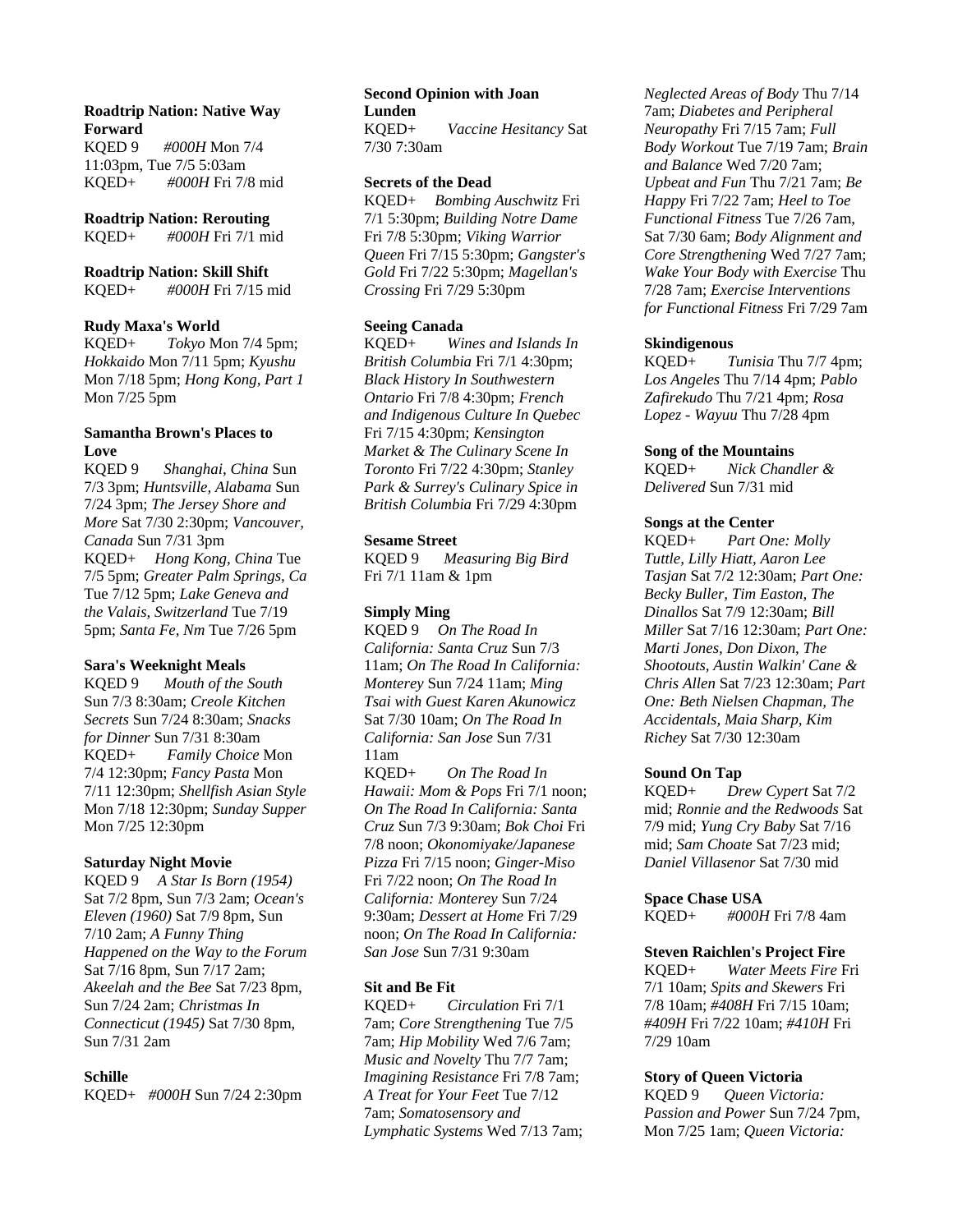*Love, Lust, and Leadership* Sun 7/31 7pm

#### **Suze Orman's Ultimate Retirement Guide**

KQED 9 *#000B* Thu 7/14 3am, Sat 7/16 10am, Sun 7/17 noon, Tue 7/19 4am, Thu 7/21 1am, Sat 7/23 6am KQED+ *#000B* Wed 7/6 1am, Sat 7/9 7am & 10pm, Sun 7/10 4am & noon, Wed 7/13 3am, Thu 7/14 4am, Sun 7/17 7am, Sat 7/23 4pm

## **Take Pains. Be Perfect**

KQED+ *#000H* Sun 7/24 3pm

#### **tasteMAKERS**

KQED 9 *On The Vine* Sat 7/30 1:30pm KQED+ *Food Building // Minneapolis, Minnesota* Thu 7/7 5:30am

# **Taste of Malaysia with Martin Yan**

KQED 9 *Penang Heritage* Sat 7/30 9:30am

## **Tell Me More with Kelly Corrigan**

KQED 9 *Anthony Ray Hinton* Fri 7/1 8pm, Sat 7/2 2am KQED+ *Kevin Young* Sun 7/3 7:30pm, Mon 7/4 2:30am; *Samantha Power* Sun 7/24 7:30pm, Mon 7/25 2:30am; *Robin Roberts* Sun 7/31 7:30pm

## **The Brain Revolution**

KQED+ *#000B* Sat 7/9 noon, Sun 7/10 9pm, Mon 7/11 3am, Sat 7/23 8am

#### **The Carol Burnett Show - Carol's Favorites**

KQED+ *#210H* Sat 7/30 7pm, Sun 7/31 1am

## **The Chavis Chronicles**

KQED+ *#213H* Wed 7/6 12:30am; *#214H* Wed 7/13 12:30am; *#215H* Wed 7/20 12:30am; *#216H* Wed 7/27 12:30am

## **The Future of America's Past**

KQED 9 *Freedom's Fortress* Fri 7/1 11pm, Sat 7/2 5am

KQED+ *The Revolutions* Mon 7/4 11:30pm, Tue 7/5 5:30am; *Red Chicago* Mon 7/11 11:32pm, Tue 7/12 5:32am; *Transcontinental* Mon 7/18 11:30pm; *School Interrupted* Mon 7/25 11:30pm, Tue 7/26 5:30am

#### **The Great American Recipe**

KQED 9 *The Daily Dish* Fri 7/1 9pm, Sat 7/2 3am, Tue 7/5 7pm; *Love Language* Fri 7/8 9pm, Sat 7/9 3am, Tue 7/12 7pm; *Moveable Feasts* Fri 7/15 9pm, Sat 7/16 3am, Tue 7/19 7pm, Wed 7/20 1am; *Party on a Plate* Fri 7/22 9pm, Sat 7/23 3am, Tue 7/26 7pm, Wed 7/27 1am; *Mix It Up* Fri 7/29 9pm, Sat 7/30 3am

## **The Great Muslim American Road Trip**

KQED 9 *Life Is A Highway: Chicago to Joplin, Missouri* Tue 7/5 10pm; *A Bridge Over Troubled Waters: Tulsa to Albuquerque, New Mexico* Tue 7/12 10pm; *Back on the Road Again: Arizona, Nevada, California* Tue 7/19 10pm, Wed 7/20 4am

KQED+ *Life Is A Highway: Chicago to Joplin, Missouri* Tue 7/12 5:30pm; *A Bridge Over Troubled Waters: Tulsa to Albuquerque, New Mexico* Tue 7/19 5:30pm; *Back on the Road Again: Arizona, Nevada, California* Tue 7/26 5:30pm

## **The Green Planet**

KQED 9 *Tropical Worlds* Wed 7/6 8pm, Thu 7/7 2am; *Water Worlds* Wed 7/13 8pm; *Seasonal Worlds* Wed 7/20 8pm; *Desert Worlds* Wed 7/27 8pm, Thu 7/28 2am

## **The Hour**

KQED+ *Welcome Back* Tue 7/5 9pm, Wed 7/6 3pm; *Fascists and False Accusations* Tue 7/12 9pm, Wed 7/13 3pm; *Vice* Tue 7/19 9pm, Wed 7/20 3am & 3pm; *Honey Trap* Tue 7/26 9pm, Wed 7/27 3am & 3pm

## **The Hunter**

KQED 9 *#106H* Sun 7/3 11pm, Mon 7/4 5am; *#107H* Sun 7/10

11pm, Mon 7/11 5am; *#108H* Sun 7/17 11pm, Mon 7/18 5am; *#109H* Sun 7/24 11pm, Mon 7/25 5am; *#110H* Sun 7/31 11pm

## **The Legacy List with Matt Paxton**

KQED+ *Our Adobe Home* Sun 7/3 5pm; *Anne Manley / Richmond, VA* Sun 7/24 5pm; *Lenis Northmore / Newark, DE* Sun 7/31 5pm

## **The Lodge**

KQED 9 *#000H* Fri 7/1 4:30am

## **The Water of Life**

KQED+ *#000H* Sun 7/24 6pm, Mon 7/25 1am

# **The World of Wisdom &**

**Wonder** KQED 9 *#000B* Sat 7/2 11:30am, Sat 7/9 1pm, Thu 7/14 5am, Sat 7/23 3pm KQED+ *#000B* Wed 7/13 5am, Sun 7/17 3:30pm

#### **They Volunteered for This: Merrill's Marauders**

KQED+ *#000H* Thu 7/14 10pm, Fri 7/15 4am

## **This Land Is Your Land (My Music)**

KQED 9 *#000B* Sat 7/2 1pm, Sat 7/9 8am, Sat 7/23 6pm, Sun 7/24 mid

## **This Old House**

KQED 9 *Saratoga Springs | Pantry Problems* Sat 7/30 5pm KQED+ *Cambridge Project, Part 1 of 15* Fri 7/1 9am; *Saratoga Springs | Neighbors On Ice* Fri 7/1 9:30am, Mon 7/4 9:30am; *Cambridge Project, Part 2 of 15* Mon 7/4 9am; *Cambridge Project, Part 3 of 15* Tue 7/5 9am; *Cambridge Project, Part 4 of 15* Wed 7/6 9am; *Getting Around In Cambridge* Thu 7/7 9am; *Exterior Improvements* Fri 7/8 9am; *Saratoga Springs | Amped Up* Fri 7/8 9:30am, Mon 7/11 9:30am; *Old and New In Harmony* Mon 7/11 9am; *Melting Pot* Tue 7/12 9am; *Cambridge 2012/Hot Stuff* Wed 7/13 9am; *Cambridge 2012/Swedish Details* Thu 7/14